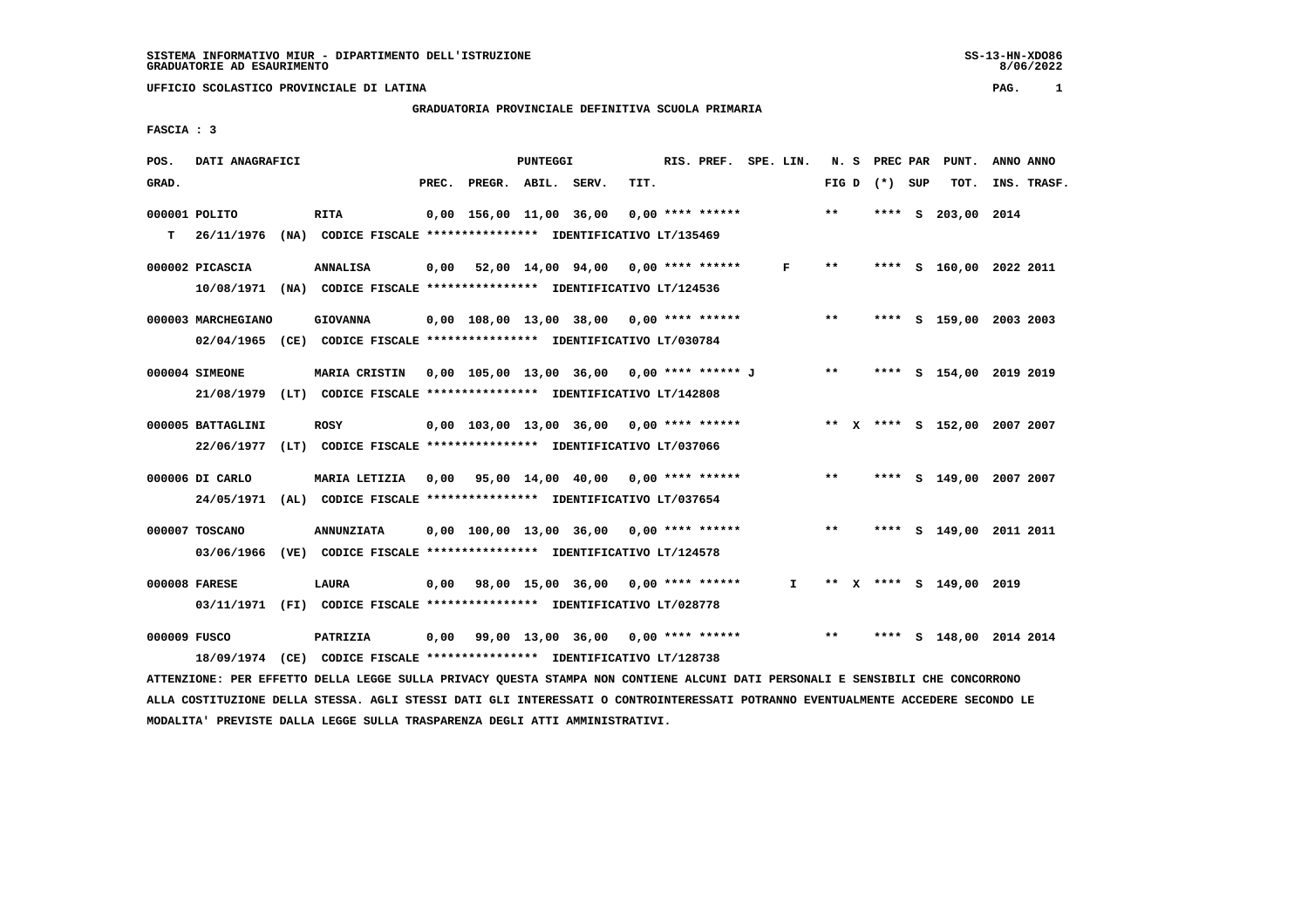#### **GRADUATORIA PROVINCIALE DEFINITIVA SCUOLA PRIMARIA**

 **FASCIA : 3**

| POS.        | DATI ANAGRAFICI                                                                                 |                                                                               |       |                    | PUNTEGGI |                                                         |      | RIS. PREF. SPE. LIN. |    |       |         | N. S PREC PAR PUNT. | ANNO ANNO                    |
|-------------|-------------------------------------------------------------------------------------------------|-------------------------------------------------------------------------------|-------|--------------------|----------|---------------------------------------------------------|------|----------------------|----|-------|---------|---------------------|------------------------------|
| GRAD.       |                                                                                                 |                                                                               | PREC. | PREGR. ABIL. SERV. |          |                                                         | TIT. |                      |    | FIG D | (*) SUP | TOT.                | INS. TRASF.                  |
|             | 000010 D'ARIENZO<br>23/01/1965                                                                  | LORETANA<br>(EE) CODICE FISCALE *************** IDENTIFICATIVO LT/020951      | 0,00  | 96,00 15,00 36,00  |          |                                                         |      | $0.00$ **** ******   |    | $***$ |         | **** S 147,00 2019  |                              |
| 000011 LUPO | 23/05/1969 (FG) CODICE FISCALE *************** IDENTIFICATIVO LT/036866                         | <b>MARIA ROSARIA</b>                                                          |       |                    |          | $0,00$ 96,00 14,00 36,00 0,00 **** ******               |      |                      |    | $***$ |         | **** S 146,00 2019  |                              |
| 000012 DICU | 20/10/1975 (EE) CODICE FISCALE *************** IDENTIFICATIVO LT/119767                         | DANIELA ADRIA                                                                 |       |                    |          | 0,00 93,00 14,00 36,00 0,00 **** ******                 |      |                      |    | **    |         | **** S 143,00 2019  |                              |
| T.          | 000013 GIAMPAOLO<br>02/04/1982 (LT) CODICE FISCALE **************** IDENTIFICATIVO LT/140841    | ANNA                                                                          |       |                    |          | $0.00$ 120.00 16.00 0.00 0.00 **** ******               |      |                      |    | $* *$ | ****    | 136,00 2014         |                              |
|             | 000014 CAPORICCIO<br>27/01/1979 (LT) CODICE FISCALE *************** IDENTIFICATIVO LT/129936    | ANNA MARIA                                                                    |       |                    |          | $0.00$ $91.00$ $18.00$ $24.00$ $0.00$ $***$ **** ****** |      |                      | I. | $***$ |         | **** S 133,00 2014  |                              |
| T.          | 000015 FIORANI<br>06/06/1967 (LT) CODICE FISCALE *************** IDENTIFICATIVO LT/326486       | <b>ANTONELLA</b>                                                              |       |                    |          | 0,00 90,00 0,00 36,00                                   |      | 6,00 **** ******     |    | $***$ |         |                     | **** S 132,00 2022 2022      |
|             | 000016 LA NOCE<br>15/01/1975 (RM) CODICE FISCALE **************** IDENTIFICATIVO LT/035288      | <b>ANNAMRIA</b>                                                               |       |                    |          | $0,00$ 83,00 12,00 36,00 0,00 **** ******               |      |                      |    | $***$ |         | **** S 131,00 2005  |                              |
|             | 000017 DI FRANCESCO<br>19/06/1976 (NA) CODICE FISCALE **************** IDENTIFICATIVO LT/035136 | CINZIA                                                                        |       |                    |          | $0,00$ 78,00 15,00 36,00 0,00 **** ******               |      |                      |    |       |         |                     | ** X **** S 129,00 2005 2005 |
|             | 000018 SPERANDEO<br>15/10/1970                                                                  | <b>KATIA</b><br>(LT) CODICE FISCALE **************** IDENTIFICATIVO LT/028538 |       |                    |          | $0.00$ 76.00 13.00 36.00 0.00 **** ******               |      |                      |    | **    | ****    | S 125,00 2007       |                              |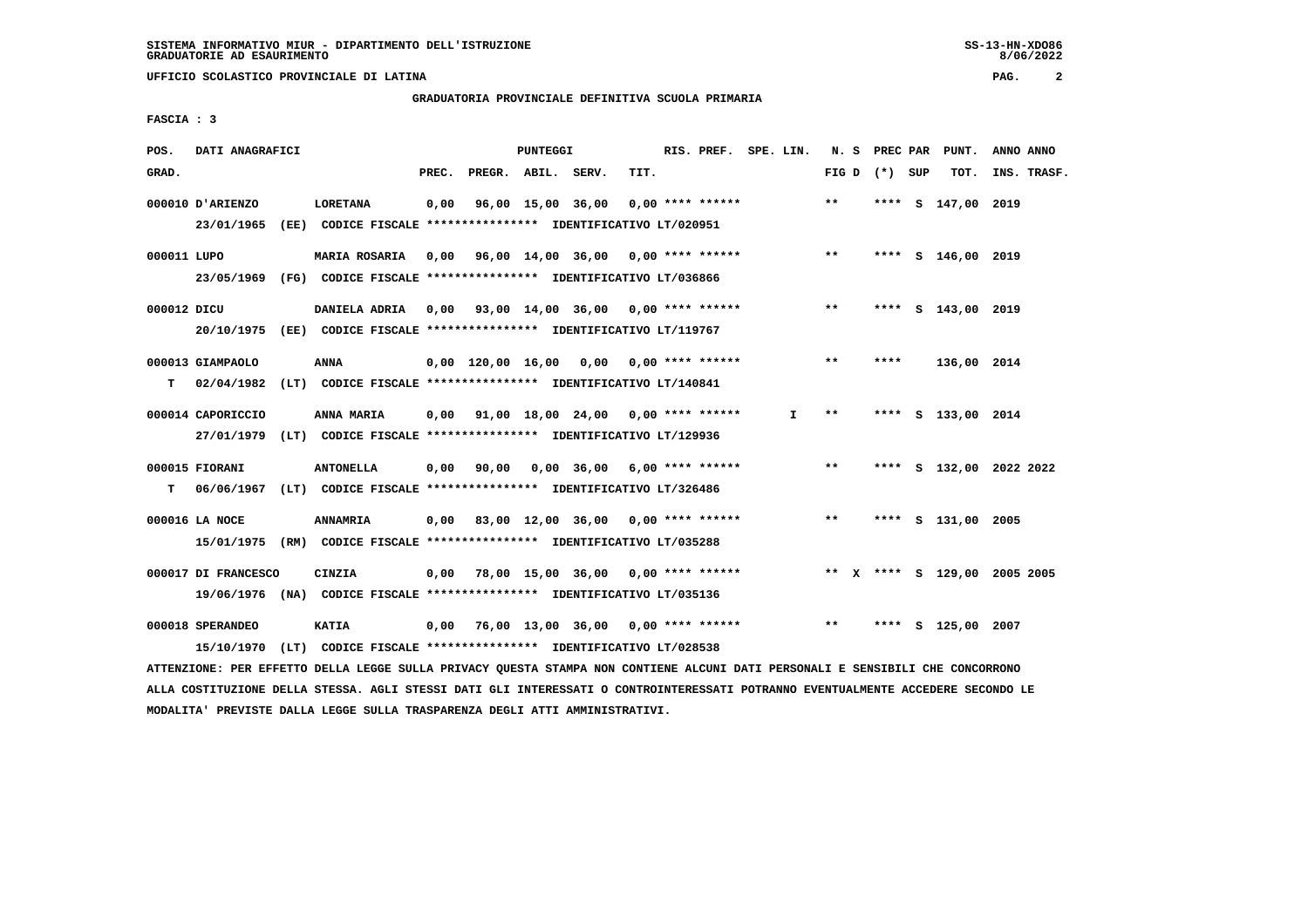# **GRADUATORIA PROVINCIALE DEFINITIVA SCUOLA PRIMARIA**

 **FASCIA : 3**

| POS.         | DATI ANAGRAFICI                                                                                                               |                   |       |                    | <b>PUNTEGGI</b> |                                                                          |      | RIS. PREF. SPE. LIN. |                               |       | N. S PREC PAR   | PUNT.                   | ANNO ANNO |             |
|--------------|-------------------------------------------------------------------------------------------------------------------------------|-------------------|-------|--------------------|-----------------|--------------------------------------------------------------------------|------|----------------------|-------------------------------|-------|-----------------|-------------------------|-----------|-------------|
| GRAD.        |                                                                                                                               |                   | PREC. | PREGR. ABIL. SERV. |                 |                                                                          | TIT. |                      |                               |       | FIG D $(*)$ SUP | тот.                    |           | INS. TRASF. |
|              | 000019 SPAMPANATO                                                                                                             | <b>ROSALIA</b>    |       |                    |                 | 0,00 76,00 14,00 34,00                                                   |      | $0,00$ **** ******   |                               | $* *$ |                 | **** S 124,00 2014      |           |             |
|              | T 29/08/1980 (NA) CODICE FISCALE **************** IDENTIFICATIVO LT/135477                                                    |                   |       |                    |                 |                                                                          |      |                      |                               |       |                 |                         |           |             |
|              |                                                                                                                               |                   |       |                    |                 |                                                                          |      |                      |                               |       |                 |                         |           |             |
|              | 000020 MONTEFORTE                                                                                                             | TERESA MARIA      |       |                    |                 | 0,00 57,00 13,00 48,00 6,00 **** ******                                  |      |                      |                               | $***$ |                 | **** S 124,00 2014      |           |             |
|              | 11/01/1973 (CE) CODICE FISCALE *************** IDENTIFICATIVO LT/134658                                                       |                   |       |                    |                 |                                                                          |      |                      |                               |       |                 |                         |           |             |
| 000021 TULLI |                                                                                                                               | RITA DORIS        |       |                    |                 | 0,00 72,00 15,00 36,00 0,00 **** ******                                  |      |                      |                               | $***$ |                 | **** S 123,00 2014      |           |             |
|              |                                                                                                                               |                   |       |                    |                 |                                                                          |      |                      |                               |       |                 |                         |           |             |
|              | 29/03/1963 (LT) CODICE FISCALE *************** IDENTIFICATIVO LT/130077                                                       |                   |       |                    |                 |                                                                          |      |                      |                               |       |                 |                         |           |             |
|              | 000022 CERIMONIALE                                                                                                            | <b>FRANCA</b>     |       |                    |                 | 0,00 68,00 12,00 36,00 0,00 **** ******                                  |      |                      |                               | $***$ |                 | **** S 116,00 2002      |           |             |
|              | 06/06/1959 (LT) CODICE FISCALE *************** IDENTIFICATIVO LT/028479                                                       |                   |       |                    |                 |                                                                          |      |                      |                               |       |                 |                         |           |             |
|              |                                                                                                                               |                   |       |                    |                 |                                                                          |      |                      |                               |       |                 |                         |           |             |
|              | 000023 BIANCO                                                                                                                 | <b>DANIELA</b>    |       |                    |                 | 0,00 65,00 15,00 36,00 0,00 **** ****** J                                |      |                      | $\mathbf{I}$ and $\mathbf{I}$ | $***$ |                 | **** S 116,00 2022      |           |             |
|              | 28/10/1972 (LT) CODICE FISCALE *************** IDENTIFICATIVO LT/132439                                                       |                   |       |                    |                 |                                                                          |      |                      |                               |       |                 |                         |           |             |
|              |                                                                                                                               |                   |       |                    |                 |                                                                          |      |                      |                               | $***$ |                 |                         |           |             |
|              | 000024 VERDOLOTTI                                                                                                             | <b>ANTONIETTA</b> |       |                    |                 | $0,00$ 68,00 11,00 36,00 0,00 **** ******                                |      |                      |                               |       |                 | **** S 115,00 2022 2022 |           |             |
|              | T 30/08/1968 (CE) CODICE FISCALE **************** IDENTIFICATIVO LT/326481                                                    |                   |       |                    |                 |                                                                          |      |                      |                               |       |                 |                         |           |             |
|              | 000025 PACINI                                                                                                                 | <b>GIOVANNA</b>   |       |                    |                 | $0,00$ 67,00 11,00 36,00 0,00 **** ****** J **                           |      |                      |                               |       |                 | **** S 114,00 2022      |           |             |
|              | T 04/02/1967 (LT) CODICE FISCALE *************** IDENTIFICATIVO LT/130699                                                     |                   |       |                    |                 |                                                                          |      |                      |                               |       |                 |                         |           |             |
|              |                                                                                                                               |                   |       |                    |                 |                                                                          |      |                      |                               |       |                 |                         |           |             |
|              | 000026 FABOZZI                                                                                                                | GABRIELLA         |       |                    |                 | 0,00 65,00 12,00 36,00 0,00 **** ****** * *** * **** \$ 113,00 2022 2022 |      |                      |                               |       |                 |                         |           |             |
| т            | 12/12/1968 (EE) CODICE FISCALE *************** IDENTIFICATIVO LT/326465                                                       |                   |       |                    |                 |                                                                          |      |                      |                               |       |                 |                         |           |             |
|              |                                                                                                                               |                   |       |                    |                 |                                                                          |      |                      |                               |       |                 |                         |           |             |
|              | 000027 CROCITTO                                                                                                               | LAURA             |       |                    |                 | 0,00 62,00 14,00 36,00 0,00 **** ****** J ** ***                         |      |                      |                               |       |                 | **** S 112,00 2014      |           |             |
| T.           | 16/03/1974 (LT) CODICE FISCALE *************** IDENTIFICATIVO LT/133577                                                       |                   |       |                    |                 |                                                                          |      |                      |                               |       |                 |                         |           |             |
|              | ATTENZIONE: PER EFFETTO DELLA LEGGE SULLA PRIVACY QUESTA STAMPA NON CONTIENE ALCUNI DATI PERSONALI E SENSIBILI CHE CONCORRONO |                   |       |                    |                 |                                                                          |      |                      |                               |       |                 |                         |           |             |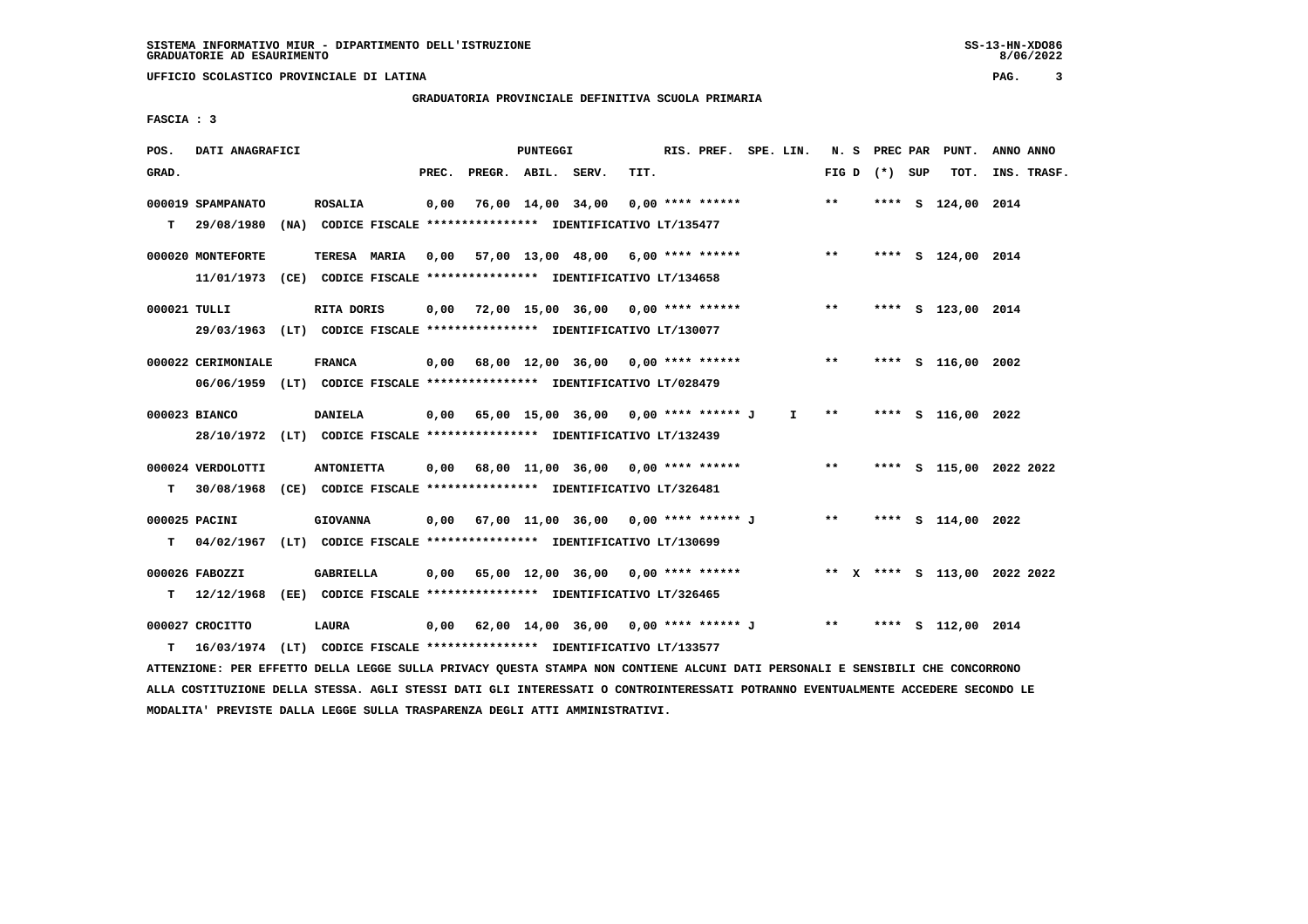**GRADUATORIA PROVINCIALE DEFINITIVA SCUOLA PRIMARIA**

 **FASCIA : 3**

| POS.  | DATI ANAGRAFICI                |                                                                                               |       |                                                  | PUNTEGGI |      | RIS. PREF. SPE. LIN. |              |                 |  | N. S PREC PAR PUNT.          | ANNO ANNO   |  |
|-------|--------------------------------|-----------------------------------------------------------------------------------------------|-------|--------------------------------------------------|----------|------|----------------------|--------------|-----------------|--|------------------------------|-------------|--|
| GRAD. |                                |                                                                                               | PREC. | PREGR. ABIL. SERV.                               |          | TIT. |                      |              | FIG D $(*)$ SUP |  | TOT.                         | INS. TRASF. |  |
|       | 000028 BOCCIA                  | <b>SABRINA</b><br>26/11/1985 (LT) CODICE FISCALE *************** IDENTIFICATIVO LT/128616     |       | 0,00 27,00 41,00 36,00                           |          |      | 6,00 **** ****** J I |              | $* *$           |  | **** S 110,00 2014 2014      |             |  |
|       | 000029 DI BIASIO               | ANNAMARIA<br>12/08/1974 (LT) CODICE FISCALE *************** IDENTIFICATIVO LT/028742          |       | $0,00$ 58,00 14,00 36,00 0,00 **** ****** *** ** |          |      |                      |              |                 |  | **** S 108,00 2007           |             |  |
|       | 000030 PALUMBO                 | <b>GINA</b><br>19/06/1977 (VA) CODICE FISCALE *************** IDENTIFICATIVO LT/029028        |       | $0,00$ 56,00 16,00 36,00 0,00 **** ******        |          |      |                      | $\mathbf{I}$ | $***$           |  | **** S 108,00 2019           |             |  |
| T.    | 000031 DI PALMA                | <b>TIZIANA</b><br>06/06/1977 (LT) CODICE FISCALE *************** IDENTIFICATIVO LT/131119     |       | 0,00 96,00 11,00 0,00 0,00 **** ******           |          |      |                      |              | $***$           |  | **** S 107,00 2014           |             |  |
|       | 000032 FUSCO                   | <b>CARMELINA</b><br>T 15/02/1968 (BN) CODICE FISCALE *************** IDENTIFICATIVO LT/132287 |       | $0,00$ 53,00 12,00 36,00 6,00 **** ******        |          |      |                      |              |                 |  | ** X **** S 107,00 2022      |             |  |
|       | 000033 LUDUENA<br>T 29/05/1958 | MARTHA CECILI<br>(EE) CODICE FISCALE **************** IDENTIFICATIVO LT/134041                |       | $0,00$ 56,00 13,00 36,00 0,00 **** ****** *** ** |          |      |                      |              |                 |  | **** S 105,00 2014           |             |  |
|       | 000034 FERRUGGI                | <b>FRANCESCA</b><br>25/09/1965 (NA) CODICE FISCALE *************** IDENTIFICATIVO LT/142761   |       | 0,00 42,00 15,00 48,00 0,00 **** ******          |          |      |                      |              |                 |  | ** X **** S 105,00 2019 2019 |             |  |
|       | 000035 GUZZON                  | <b>LORETA</b><br>T 06/01/1971 (LT) CODICE FISCALE *************** IDENTIFICATIVO LT/133655    |       | $0,00$ 29,00 13,00 38,00 24,00 **** ******       |          |      |                      |              | $***$           |  | **** S 104,00 2014           |             |  |
|       | 000036 ROMANO                  | ALMERINDA<br>25/01/1959 (NA) CODICE FISCALE *************** IDENTIFICATIVO LT/028546          |       | $0,00$ 50,00 11,00 36,00 6,00 **** ******        |          |      |                      | I.           | $***$           |  | **** S 103,00 2007           |             |  |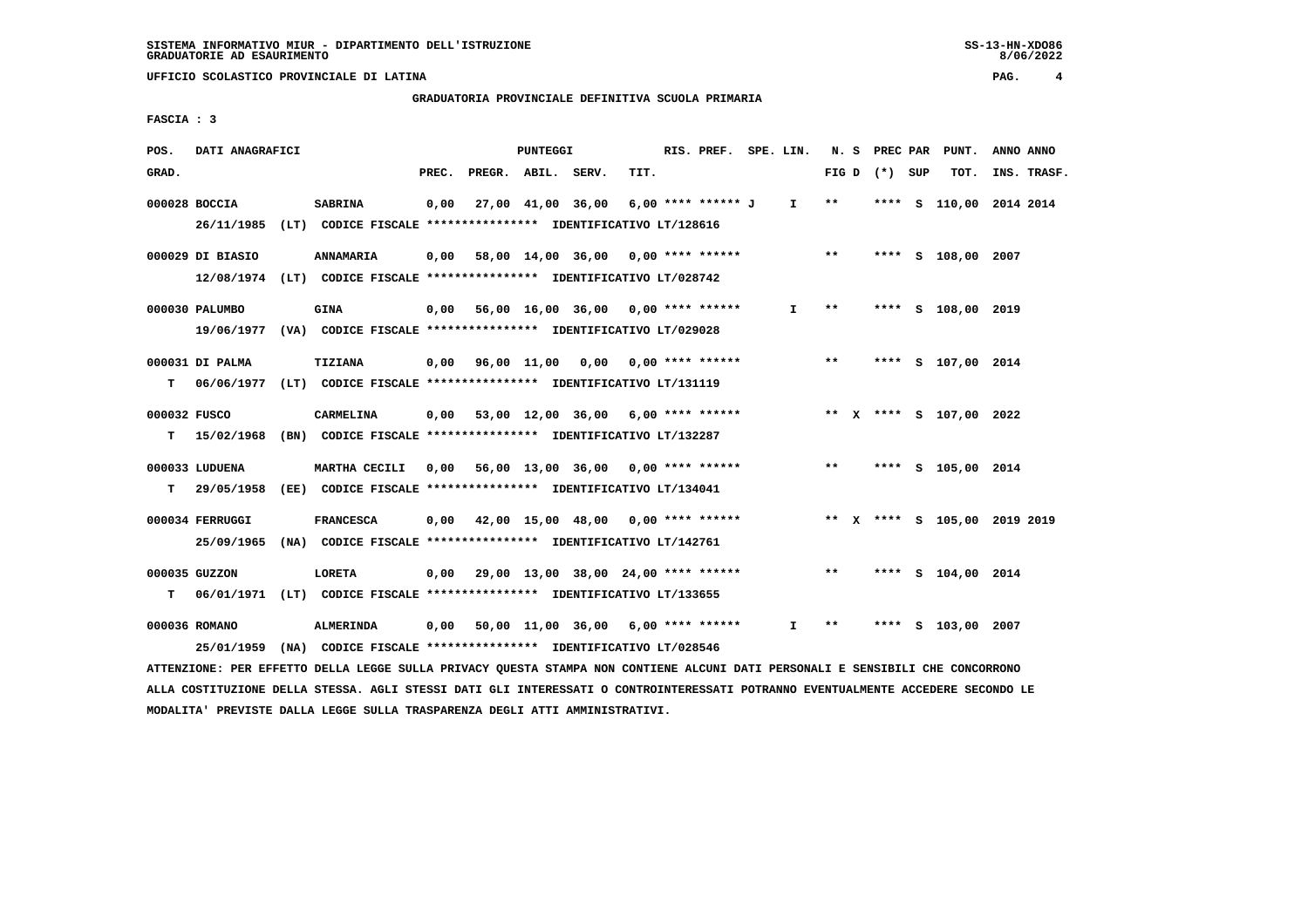#### **GRADUATORIA PROVINCIALE DEFINITIVA SCUOLA PRIMARIA**

 **FASCIA : 3**

| POS.         | DATI ANAGRAFICI    |                                                                                                                               |       | PUNTEGGI |                                                         |      | RIS. PREF. SPE. LIN. |              |              |                 | N. S PREC PAR PUNT. | ANNO ANNO |             |
|--------------|--------------------|-------------------------------------------------------------------------------------------------------------------------------|-------|----------|---------------------------------------------------------|------|----------------------|--------------|--------------|-----------------|---------------------|-----------|-------------|
| GRAD.        |                    |                                                                                                                               | PREC. |          | PREGR. ABIL. SERV.                                      | TIT. |                      |              |              | FIG D $(*)$ SUP | TOT.                |           | INS. TRASF. |
|              | 000037 MISTRANGELO | <b>MARTINA</b>                                                                                                                | 0,00  |          | 50,00 11,00 36,00                                       |      | 6,00 **** ******     |              | $***$        |                 | **** S 103,00 2014  |           |             |
| т            | 04/03/1981         | (NA) CODICE FISCALE **************** IDENTIFICATIVO LT/135461                                                                 |       |          |                                                         |      |                      |              |              |                 |                     |           |             |
|              | 000038 PICCIUOLO   | <b>ROSA</b>                                                                                                                   |       |          | $0,00$ 50,00 14,00 36,00 3,00 **** ******               |      |                      |              | $\star\star$ |                 | **** S 103,00 2014  |           |             |
|              |                    | 04/10/1973 (CE) CODICE FISCALE *************** IDENTIFICATIVO LT/128855                                                       |       |          |                                                         |      |                      |              |              |                 |                     |           |             |
|              |                    |                                                                                                                               |       |          |                                                         |      |                      |              |              |                 |                     |           |             |
|              | 000039 DI MAURO    | <b>VALENTINA</b>                                                                                                              |       |          | $0,00$ $24,00$ $42,00$ $36,00$ $0,00$ $***$ **** ****** |      |                      |              | $* *$        |                 | **** S 102,00 2009  |           |             |
|              |                    | 30/03/1980 (LT) CODICE FISCALE *************** IDENTIFICATIVO LT/119710                                                       |       |          |                                                         |      |                      |              |              |                 |                     |           |             |
|              | 000040 COLARUOTOLO | <b>ANTONIO</b>                                                                                                                |       |          | $0,00$ 50,00 13,00 36,00 3,00 **** ******               |      |                      | I.           | $***$        |                 | **** S 102,00 2014  |           |             |
| т            |                    | 01/10/1982 (LT) CODICE FISCALE *************** IDENTIFICATIVO LT/130336                                                       |       |          |                                                         |      |                      |              |              |                 |                     |           |             |
|              |                    |                                                                                                                               |       |          |                                                         |      |                      |              | $\star\star$ |                 |                     |           |             |
| 000041 GUIDO |                    | <b>RAMONA</b>                                                                                                                 |       |          | $0,00$ 48,00 15,00 36,00 3,00 **** ******               |      |                      |              |              |                 | **** S 102,00 2022  |           |             |
|              |                    | 11/10/1981 (RM) CODICE FISCALE *************** IDENTIFICATIVO LT/130759                                                       |       |          |                                                         |      |                      |              |              |                 |                     |           |             |
|              | 000042 SICILIANI   | CARMOSINA                                                                                                                     | 0,00  |          | 3,00 14,00 72,00 12,00 **** ******                      |      |                      | $\mathbf{I}$ | $* *$        | ****            | 101,00 2022 2007    |           |             |
|              | 19/05/1975         | (NA) CODICE FISCALE *************** IDENTIFICATIVO LT/037731                                                                  |       |          |                                                         |      |                      |              |              |                 |                     |           |             |
|              | 000043 MASUZZO     | <b>ELISA</b>                                                                                                                  |       |          | $0,00$ 49,00 13,00 36,00 0,00 **** ******               |      |                      |              |              | ** x **** S     | 98,00 2022          |           |             |
| т            |                    | 01/12/1980 (LT) CODICE FISCALE **************** IDENTIFICATIVO LT/129671                                                      |       |          |                                                         |      |                      |              |              |                 |                     |           |             |
|              |                    |                                                                                                                               |       |          |                                                         |      |                      |              |              |                 |                     |           |             |
|              | $000044$ COCOZZA   | <b>GIULIA</b>                                                                                                                 |       |          | $0,00$ 45,00 16,00 36,00 0,00 **** ******               |      |                      | $\mathbf{I}$ | $***$        | **** S          | 97,00 2014 2014     |           |             |
|              |                    | 13/12/1972 (NA) CODICE FISCALE *************** IDENTIFICATIVO LT/128643                                                       |       |          |                                                         |      |                      |              |              |                 |                     |           |             |
|              | 000045 SPIRITO     | <b>MARGHERITA RO</b>                                                                                                          |       |          | 0,00 50,00 14,00 32,00 0,00 **** ****** *** ***         |      |                      |              |              | **** S          | 96,00 2022 2022     |           |             |
|              | 01/10/1972         | (NA) CODICE FISCALE **************** IDENTIFICATIVO LT/326485                                                                 |       |          |                                                         |      |                      |              |              |                 |                     |           |             |
|              |                    | ATTENZIONE: PER EFFETTO DELLA LEGGE SULLA PRIVACY QUESTA STAMPA NON CONTIENE ALCUNI DATI PERSONALI E SENSIBILI CHE CONCORRONO |       |          |                                                         |      |                      |              |              |                 |                     |           |             |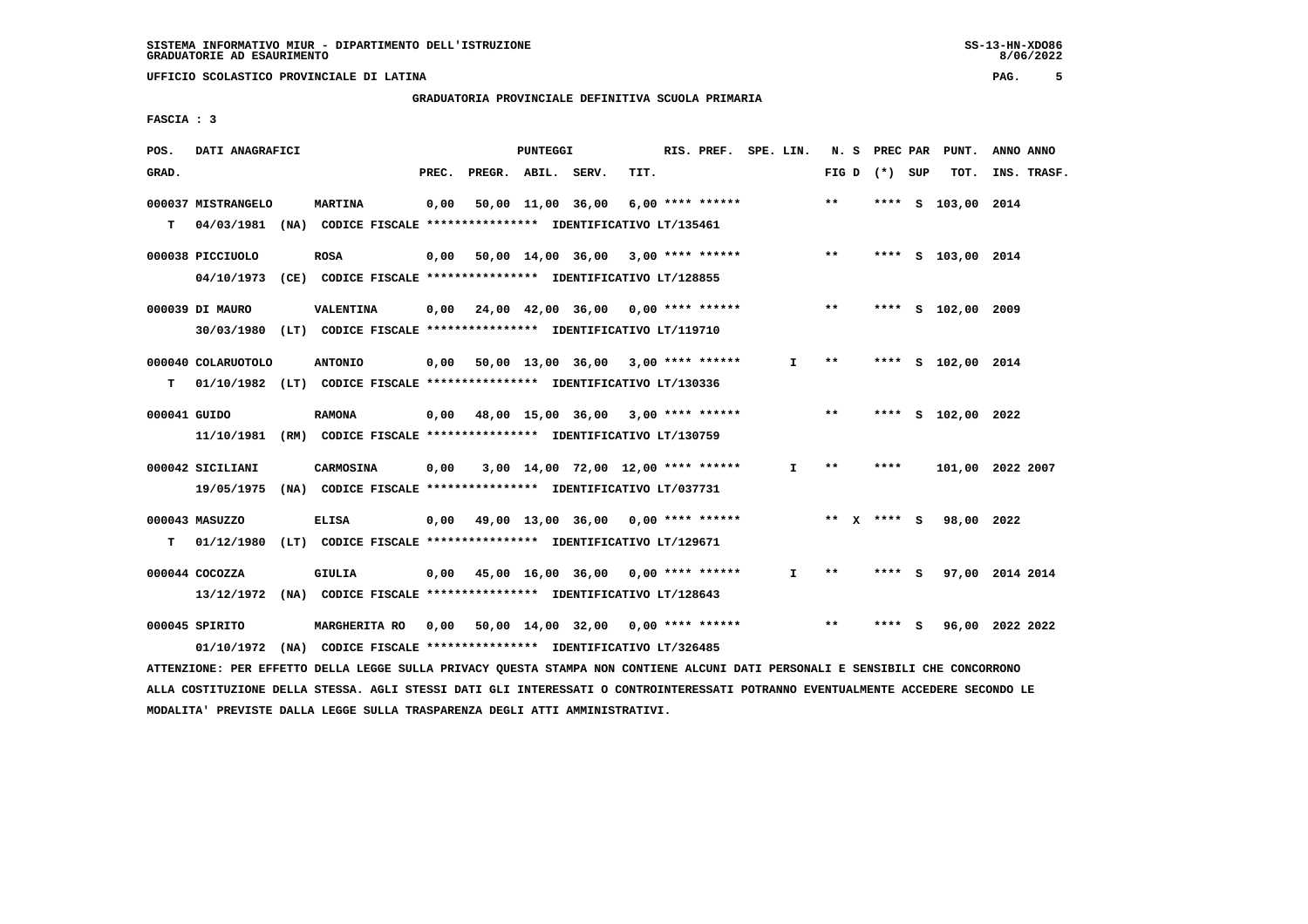# **GRADUATORIA PROVINCIALE DEFINITIVA SCUOLA PRIMARIA**

 **FASCIA : 3**

| POS.       | DATI ANAGRAFICI                                                                              |                  |       |                    | <b>PUNTEGGI</b> |                                             |      | RIS. PREF. SPE. LIN. |              |              | N. S PREC PAR   | PUNT.                  | ANNO ANNO                                                                    |  |
|------------|----------------------------------------------------------------------------------------------|------------------|-------|--------------------|-----------------|---------------------------------------------|------|----------------------|--------------|--------------|-----------------|------------------------|------------------------------------------------------------------------------|--|
| GRAD.      |                                                                                              |                  | PREC. | PREGR. ABIL. SERV. |                 |                                             | TIT. |                      |              |              | FIG D $(*)$ SUP | TOT.                   | INS. TRASF.                                                                  |  |
|            | 000046 BATTAGLIA<br>12/09/1972 (CA) CODICE FISCALE **************** IDENTIFICATIVO LT/028563 | <b>PAOLA</b>     | 0,00  |                    |                 | 58,00 13,00 24,00                           |      | 0,00 **** ****** J   |              | $* *$        | $***$ S         | 95,00 2002             |                                                                              |  |
|            | 000047 ETTORE<br>20/03/1977 (TA) CODICE FISCALE *************** IDENTIFICATIVO LT/119670     | VALENTINA        |       |                    |                 | $0.00$ 30.00 41.00 24.00 0.00 **** ******   |      |                      | I.           | **           | $***5$          | 95,00 2009             |                                                                              |  |
| т          | 000048 MINERVA<br>05/05/1977 (NA) CODICE FISCALE *************** IDENTIFICATIVO LT/132401    | <b>CONCETTA</b>  |       |                    |                 | $0,00$ 44,00 12,00 36,00 3,00 **** ****** J |      |                      |              |              |                 | ** x **** s 95,00 2014 |                                                                              |  |
| 000049 REA |                                                                                              | PATRIZIA         |       |                    |                 |                                             |      |                      |              |              |                 |                        | 0,00 48,00 11,00 36,00 0,00 **** ****** * *** * *** * *** \$ 95,00 2019 2019 |  |
|            | T 05/09/1968 (NA) CODICE FISCALE *************** IDENTIFICATIVO LT/142812<br>000050 RECINE   | SILVIA           |       |                    |                 | 0,00 44,00 14,00 36,00 0,00 **** ******     |      |                      | I.           | **           | **** S          | 94,00 2014             |                                                                              |  |
|            | 06/06/1980 (LT) CODICE FISCALE *************** IDENTIFICATIVO LT/128962<br>000051 NAPOLITANO | <b>ANGELINA</b>  |       |                    |                 | 0,00 42,00 11,00 36,00 3,00 **** ****** J   |      |                      |              | $***$        | $***$ S         | 92,00 2014             |                                                                              |  |
| т          | 27/03/1970 (NA) CODICE FISCALE **************** IDENTIFICATIVO LT/129757<br>000052 SIMONELLI | <b>ANTONELLA</b> |       |                    |                 | $0,00$ 41,00 12,00 36,00 3,00 **** ******   |      |                      |              | $\star\star$ | $***$ S         | 92,00 2014             |                                                                              |  |
| т          | 26/05/1972 (LT) CODICE FISCALE *************** IDENTIFICATIVO LT/130709                      |                  |       |                    |                 |                                             |      |                      |              |              |                 |                        |                                                                              |  |
|            | 000053 SALVUCCI<br>30/07/1979 (FR) CODICE FISCALE *************** IDENTIFICATIVO LT/028521   | <b>EMANUELA</b>  |       |                    |                 | $0,00$ 66,00 13,00 12,00 0,00 **** ******   |      |                      | $\mathbf{I}$ | $***$        | $***$ S         | 91,00 2002             |                                                                              |  |
| т          | 000054 RICCIO<br>20/03/1981 (NA) CODICE FISCALE **************** IDENTIFICATIVO LT/132038    | ANNA LISA        |       |                    |                 | 0,00 44,00 11,00 36,00 0,00 **** ****** J   |      |                      | $\mathbf{I}$ | $* *$        | **** S          | 91,00 2014             |                                                                              |  |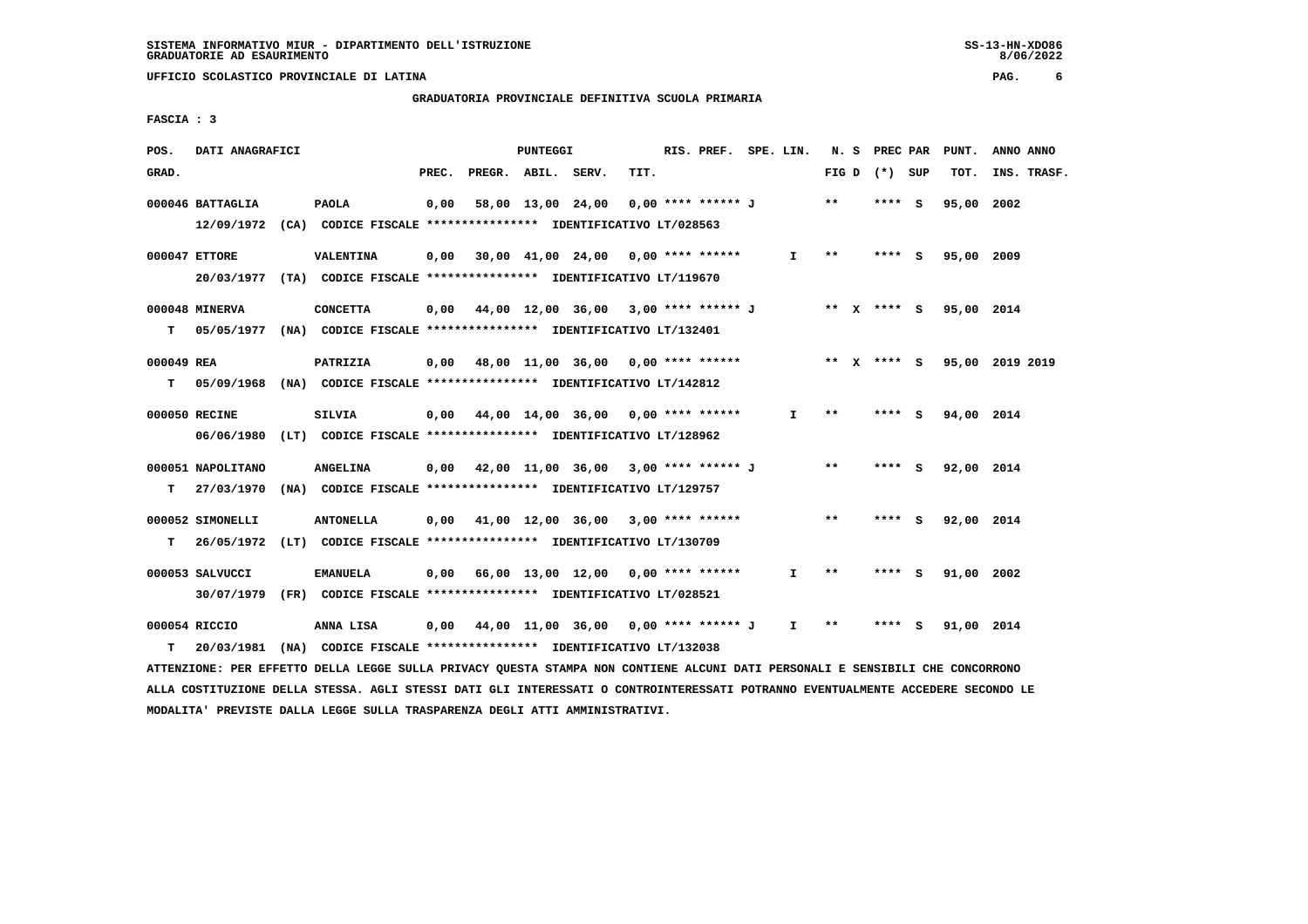#### **GRADUATORIA PROVINCIALE DEFINITIVA SCUOLA PRIMARIA**

 **FASCIA : 3**

| POS.         | DATI ANAGRAFICI   |                                                                                                                               |       |                                                   | PUNTEGGI |                                      |      | RIS. PREF. SPE. LIN. |    |       | N. S PREC PAR   | PUNT.                  | ANNO ANNO                   |
|--------------|-------------------|-------------------------------------------------------------------------------------------------------------------------------|-------|---------------------------------------------------|----------|--------------------------------------|------|----------------------|----|-------|-----------------|------------------------|-----------------------------|
| GRAD.        |                   |                                                                                                                               | PREC. | PREGR. ABIL. SERV.                                |          |                                      | TIT. |                      |    |       | FIG D $(*)$ SUP | тот.                   | INS. TRASF.                 |
|              | 000055 MAGLIOCCA  | <b>GIANLUCA</b>                                                                                                               | 0,00  |                                                   |          | 40,00 14,00 36,00                    |      | $0.00$ **** ******   |    |       | ** x **** S     | 90,00 2014             |                             |
|              |                   | 13/04/1981 (CE) CODICE FISCALE *************** IDENTIFICATIVO LT/133284                                                       |       |                                                   |          |                                      |      |                      |    |       |                 |                        |                             |
|              | 000056 MOLITIERNO | <b>RAFFAELINA</b>                                                                                                             |       | 0,00 39,00 13,00 38,00 0,00 **** ******           |          |                                      |      |                      |    |       |                 | ** x **** s 90,00 2014 |                             |
| т            |                   | 13/09/1969 (CE) CODICE FISCALE **************** IDENTIFICATIVO LT/135612                                                      |       |                                                   |          |                                      |      |                      |    |       |                 |                        |                             |
|              | 000057 CIORRA     | <b>KATIA</b>                                                                                                                  | 0,00  |                                                   |          | 53,00 0,00 36,00 0,00 **** ****** J  |      |                      |    | $***$ | **** S          |                        | 89,00 2022 2022             |
| т            |                   | 23/09/1977 (LT) CODICE FISCALE *************** IDENTIFICATIVO LT/326463                                                       |       |                                                   |          |                                      |      |                      |    |       |                 |                        |                             |
| 000058 PALMA |                   | <b>DALIA</b>                                                                                                                  |       | $0,00$ 38,00 14,00 36,00 0,00 **** ******         |          |                                      |      |                      |    | $* *$ | ****            | 88,00 2014             |                             |
| т            |                   | 22/12/1982 (LT) CODICE FISCALE **************** IDENTIFICATIVO LT/132436                                                      |       |                                                   |          |                                      |      |                      |    |       |                 |                        |                             |
|              | 000059 MANTUANO   | CARLO                                                                                                                         |       | $0,00$ 26,00 13,00 48,00 0,00 **** ****** J       |          |                                      |      |                      |    |       |                 |                        | ** X **** S 87,00 2014 2003 |
|              |                   | 11/06/1966 (LT) CODICE FISCALE *************** IDENTIFICATIVO LT/030783                                                       |       |                                                   |          |                                      |      |                      |    |       |                 |                        |                             |
|              | 000060 GUZZON     | ALBA                                                                                                                          |       | $0,00$ 19,00 14,00 36,00 18,00 **** ******        |          |                                      |      |                      |    | $* *$ | **** S          | 87,00 2014             |                             |
| т            |                   | 23/03/1969 (LT) CODICE FISCALE **************** IDENTIFICATIVO LT/131792                                                      |       |                                                   |          |                                      |      |                      |    |       |                 |                        |                             |
|              | 000061 PORCARI    | <b>COSTANZA</b>                                                                                                               | 0,00  |                                                   |          | $39,00$ 12,00 36,00 0,00 **** ****** |      |                      |    | **    | **** S          | 87,00 2019             |                             |
|              |                   | 08/10/1972 (LT) CODICE FISCALE *************** IDENTIFICATIVO LT/035245                                                       |       |                                                   |          |                                      |      |                      |    |       |                 |                        |                             |
|              | 000062 VERARDI    | <b>MARIA SARA</b>                                                                                                             |       | $0,00$ 39,00 12,00 36,00 0,00 **** ****** J       |          |                                      |      |                      |    | $***$ | ****            |                        | 87,00 2022 2022             |
| т            |                   | 03/12/1973 (KR) CODICE FISCALE *************** IDENTIFICATIVO LT/326491                                                       |       |                                                   |          |                                      |      |                      |    |       |                 |                        |                             |
|              | 000063 VEGLIA     | <b>ANTONIA</b>                                                                                                                |       | $0,00$ $24,00$ $41,00$ $22,00$ $0,00$ **** ****** |          |                                      |      |                      | I. | $***$ | **** S          |                        | 87,00 2022 2022             |
|              | 04/08/1981        | (LT) CODICE FISCALE **************** IDENTIFICATIVO LT/326492                                                                 |       |                                                   |          |                                      |      |                      |    |       |                 |                        |                             |
|              |                   | ATTENZIONE: PER EFFETTO DELLA LEGGE SULLA PRIVACY OUESTA STAMPA NON CONTIENE ALCUNI DATI PERSONALI E SENSIBILI CHE CONCORRONO |       |                                                   |          |                                      |      |                      |    |       |                 |                        |                             |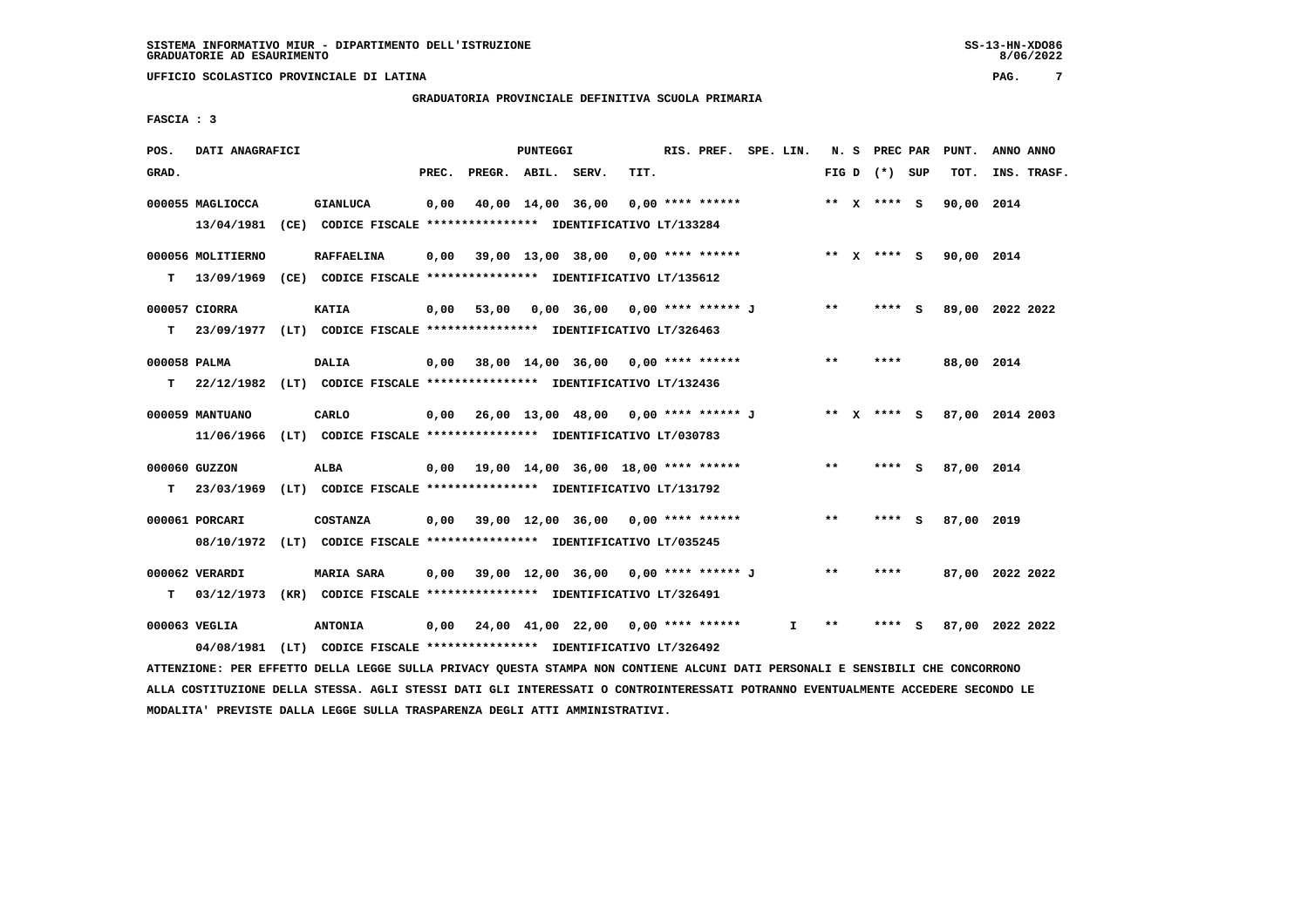**GRADUATORIA PROVINCIALE DEFINITIVA SCUOLA PRIMARIA**

 **FASCIA : 3**

| POS.              | DATI ANAGRAFICI    |                                                                                             |       |                                             | PUNTEGGI |      | RIS. PREF. SPE. LIN. |  | N. S PREC PAR   |        |   | PUNT.      | ANNO ANNO       |
|-------------------|--------------------|---------------------------------------------------------------------------------------------|-------|---------------------------------------------|----------|------|----------------------|--|-----------------|--------|---|------------|-----------------|
| GRAD.             |                    |                                                                                             | PREC. | PREGR. ABIL. SERV.                          |          | TIT. |                      |  | FIG D $(*)$ SUP |        |   | TOT.       | INS. TRASF.     |
|                   | 000064 DATTILO     | GIUSEPPINA CA                                                                               | 0,00  | 33,00 11,00 42,00                           |          |      | $0.00$ **** ******   |  | $* *$           | **** S |   | 86,00 2014 |                 |
|                   |                    | T 22/04/1970 (AV) CODICE FISCALE *************** IDENTIFICATIVO LT/133468                   |       |                                             |          |      |                      |  |                 |        |   |            |                 |
|                   | 000065 DI NARDO    | <b>ANNAMARIA</b>                                                                            | 0.00  | 38,00 11,00 36,00 0,00 **** ******          |          |      |                      |  | $* *$           | **** S |   | 85,00 2014 |                 |
| T.                | 24/09/1966         | (NA) CODICE FISCALE **************** IDENTIFICATIVO LT/135522                               |       |                                             |          |      |                      |  |                 |        |   |            |                 |
|                   | 000066 BARRETTA    | MARIA GRAZIA                                                                                |       | $0,00$ 37,00 12,00 36,00 0,00 **** ******   |          |      |                      |  | **              | **** S |   |            | 85,00 2019 2019 |
| т                 |                    | 02/07/1971 (CE) CODICE FISCALE *************** IDENTIFICATIVO LT/142689                     |       |                                             |          |      |                      |  |                 |        |   |            |                 |
|                   | 000067 FREILES     | <b>SIMONA</b>                                                                               |       | $0,00$ 43,00 13,00 28,00 0,00 **** ******   |          |      |                      |  | **              | **** S |   |            | 84,00 2019 2019 |
|                   |                    | 29/01/1977 (NA) CODICE FISCALE *************** IDENTIFICATIVO LT/142766                     |       |                                             |          |      |                      |  |                 |        |   |            |                 |
|                   |                    |                                                                                             |       |                                             |          |      |                      |  |                 |        |   |            |                 |
|                   | 000068 MARROCCO    | <b>ROSSELLA</b>                                                                             |       | $0,00$ 36,00 11,00 36,00 0,00 **** ****** J |          |      |                      |  | $***$           | **** S |   | 83,00 2014 |                 |
| т                 |                    | 17/06/1979 (LT) CODICE FISCALE *************** IDENTIFICATIVO LT/134929                     |       |                                             |          |      |                      |  |                 |        |   |            |                 |
|                   | 000069 DELLI PAOLI | <b>LAURA</b>                                                                                |       | $0,00$ 36,00 11,00 36,00 0,00 **** ******   |          |      |                      |  | $***$           | **** S |   | 83,00 2014 |                 |
| т                 |                    | 11/08/1976 (CE) CODICE FISCALE **************** IDENTIFICATIVO LT/128860                    |       |                                             |          |      |                      |  |                 |        |   |            |                 |
|                   | 000070 ROSSETTI    | <b>PIERA</b>                                                                                |       | $0,00$ 35,00 11,00 36,00 0,00 **** ******   |          |      |                      |  | **              | **** S |   | 82,00 2022 |                 |
| т                 |                    | 15/09/1978 (LT) CODICE FISCALE *************** IDENTIFICATIVO LT/134276                     |       |                                             |          |      |                      |  |                 |        |   |            |                 |
|                   | 000071 FIOCCO      | VIRGINIA                                                                                    |       | $0,00$ 33,00 11,00 36,00 0,00 **** ******   |          |      |                      |  | $* *$           | **** S |   | 80,00 2014 |                 |
| т                 |                    | 04/10/1966 (NA) CODICE FISCALE **************** IDENTIFICATIVO LT/129732                    |       |                                             |          |      |                      |  |                 |        |   |            |                 |
|                   |                    |                                                                                             |       |                                             |          |      |                      |  | $\star\star$    |        |   |            |                 |
| 000072 PALMA<br>т |                    | <b>ASSUNTINA</b><br>04/01/1980 (LT) CODICE FISCALE *************** IDENTIFICATIVO LT/132211 |       | $0,00$ 32,00 12,00 36,00 0,00 **** ******   |          |      |                      |  |                 | ****   | ్ | 80,00 2022 |                 |
|                   |                    |                                                                                             |       |                                             |          |      |                      |  |                 |        |   |            |                 |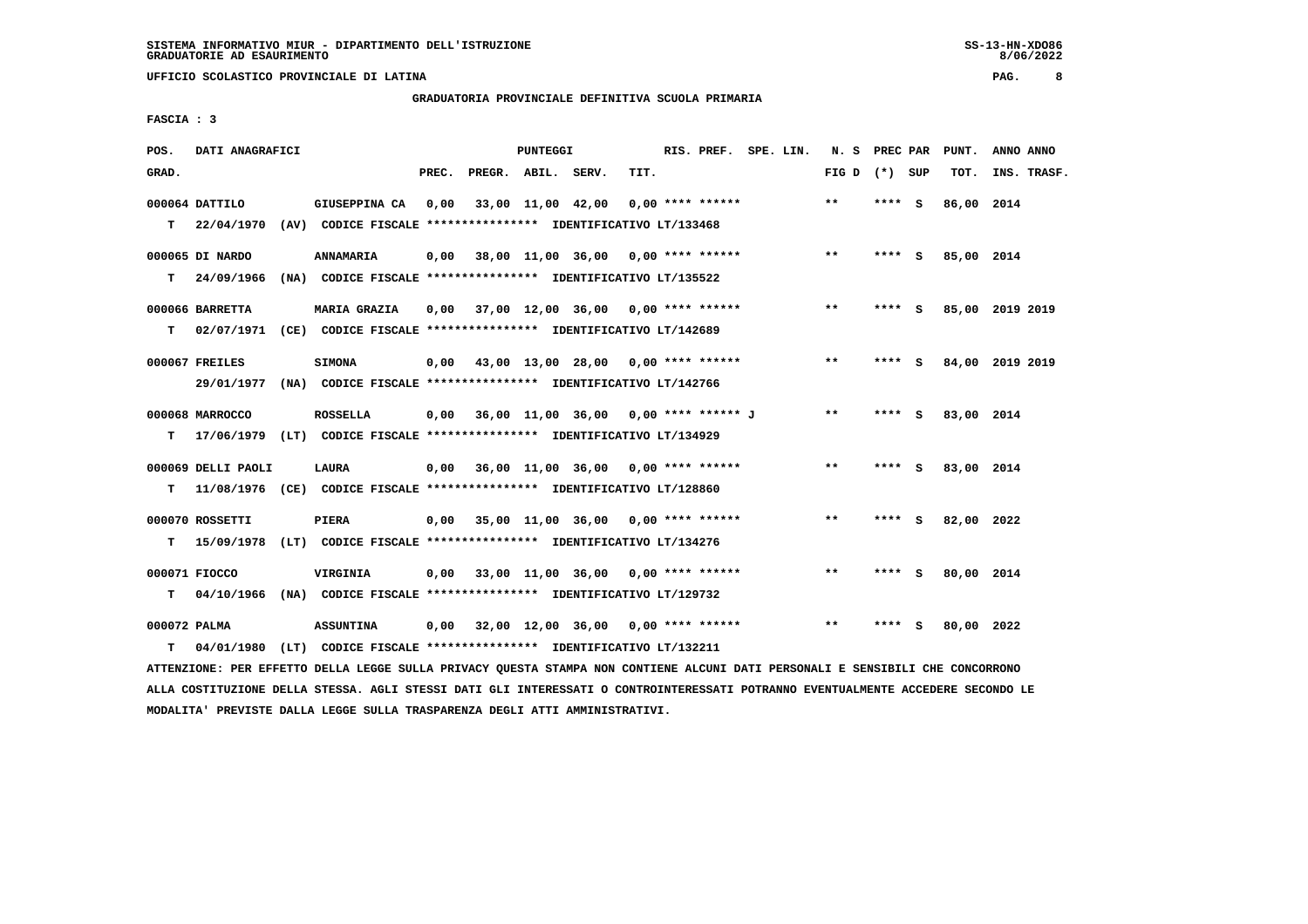**GRADUATORIA PROVINCIALE DEFINITIVA SCUOLA PRIMARIA**

 **FASCIA : 3**

| POS.         | DATI ANAGRAFICI                                                           |                                                              |       |                    | PUNTEGGI |                                                         |      | RIS. PREF. SPE. LIN. |    |       | N. S PREC PAR   |     | PUNT.           | ANNO ANNO |             |
|--------------|---------------------------------------------------------------------------|--------------------------------------------------------------|-------|--------------------|----------|---------------------------------------------------------|------|----------------------|----|-------|-----------------|-----|-----------------|-----------|-------------|
| GRAD.        |                                                                           |                                                              | PREC. | PREGR. ABIL. SERV. |          |                                                         | TIT. |                      |    |       | FIG D $(*)$ SUP |     | TOT.            |           | INS. TRASF. |
| 000073 DIANA |                                                                           | <b>MARIA</b>                                                 | 0,00  |                    |          | 30,00 12,00 36,00                                       |      | 0,00 **** ****** J   |    |       | ** x **** S     |     | 78,00 2022      |           |             |
|              | T 15/07/1971 (NA) CODICE FISCALE *************** IDENTIFICATIVO LT/130046 |                                                              |       |                    |          |                                                         |      |                      |    |       |                 |     |                 |           |             |
|              | 000074 AIELLO                                                             | MARIAANTONIET                                                | 0,00  |                    |          | 24,00 16,00 36,00 0,00 **** ******                      |      |                      |    | $***$ | $***$ S         |     | 76,00 2014      |           |             |
| T.           | 12/10/1975                                                                | (LT) CODICE FISCALE *************** IDENTIFICATIVO LT/130800 |       |                    |          |                                                         |      |                      |    |       |                 |     |                 |           |             |
| 000075 CONTE |                                                                           | LUCIA ANNA                                                   |       |                    |          | $0,00$ $24,00$ $16,00$ $36,00$ $0,00$ $***$ **** ****** |      |                      |    | $**$  | **** S          |     | 76,00 2014      |           |             |
| т            | 22/09/1980                                                                | (LT) CODICE FISCALE *************** IDENTIFICATIVO LT/133695 |       |                    |          |                                                         |      |                      |    |       |                 |     |                 |           |             |
| 000076 IZZO  |                                                                           | <b>STEFANIA</b>                                              |       |                    |          | $0,00$ $40,00$ $12,00$ $24,00$ $0,00$ $***$ **** ****** |      |                      |    | $***$ | **** S          |     | 76,00 2019 2019 |           |             |
| т            | 12/03/1976                                                                | (BN) CODICE FISCALE *************** IDENTIFICATIVO LT/142781 |       |                    |          |                                                         |      |                      |    |       |                 |     |                 |           |             |
|              | 000077 VETRELLA                                                           | <b>SILVANA</b>                                               |       |                    |          | $0,00$ 21,00 13,00 36,00 6,00 **** ******               |      |                      | I. | $* *$ | **** S          |     | 76,00 2022 2022 |           |             |
|              | 08/06/1968 (NA) CODICE FISCALE *************** IDENTIFICATIVO LT/326493   |                                                              |       |                    |          |                                                         |      |                      |    |       |                 |     |                 |           |             |
|              | 000078 AVERSA                                                             | <b>DANIELA</b>                                               |       |                    |          | $0,00$ 28,00 11,00 36,00 0,00 **** ******               |      |                      |    | $***$ | $***5$          |     | 75,00 2014      |           |             |
|              | 12/12/1971 (LT) CODICE FISCALE *************** IDENTIFICATIVO LT/130148   |                                                              |       |                    |          |                                                         |      |                      |    |       |                 |     |                 |           |             |
| 000079 DENTE |                                                                           | LUCIANA                                                      |       |                    |          | $0.00$ 51.00 12.00 12.00 0.00 **** ******               |      |                      |    | $***$ | **** S          |     | 75,00 2019 2007 |           |             |
|              | 07/01/1973 (NA) CODICE FISCALE *************** IDENTIFICATIVO LT/037466   |                                                              |       |                    |          |                                                         |      |                      |    |       |                 |     |                 |           |             |
|              | 000080 DI RUSSO BONINO                                                    | <b>ELISA</b>                                                 | 0,00  |                    |          | 30,00 14,00 30,00 0,00 **** ******                      |      |                      |    | $**$  |                 | - 5 | 74,00 2019 2011 |           |             |
|              | 15/02/1972 (LT) CODICE FISCALE *************** IDENTIFICATIVO LT/124524   |                                                              |       |                    |          |                                                         |      |                      |    |       |                 |     |                 |           |             |
| 000081 IONTA |                                                                           | <b>ANTONELLA</b>                                             |       |                    |          | 0,00 38,00 12,00 24,00                                  |      | $0.00$ **** ******   |    | $**$  |                 | s   | 74,00 2019 2019 |           |             |
|              | 10/04/1980 (LT) CODICE FISCALE *************** IDENTIFICATIVO LT/142779   |                                                              |       |                    |          |                                                         |      |                      |    |       |                 |     |                 |           |             |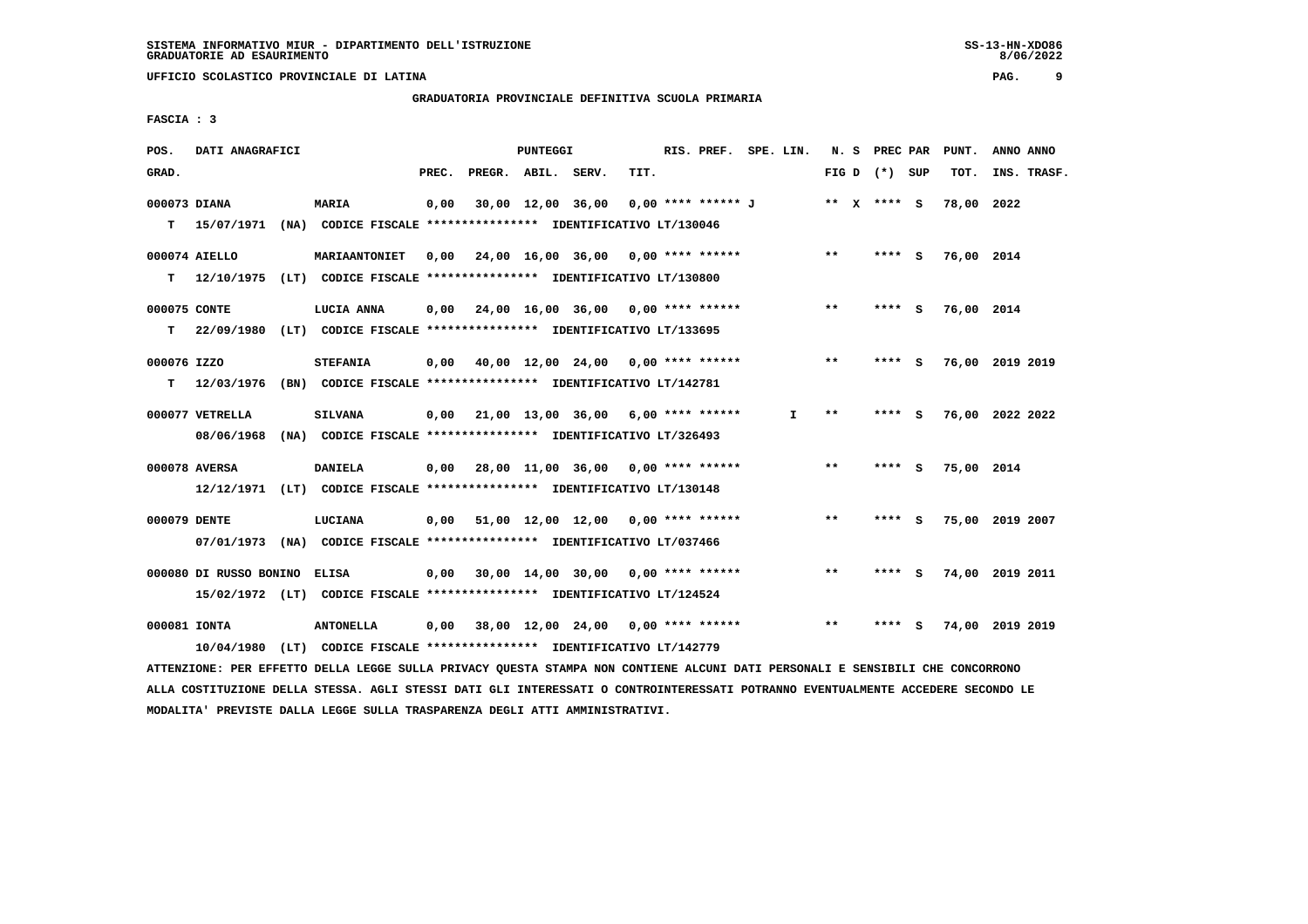# **GRADUATORIA PROVINCIALE DEFINITIVA SCUOLA PRIMARIA**

 **FASCIA : 3**

| POS.              | DATI ANAGRAFICI               |                                                                                             |       |                                               | PUNTEGGI          |                                           |      | RIS. PREF. SPE. LIN. |              |       | N. S | PREC PAR |     | PUNT.      | ANNO ANNO                   |
|-------------------|-------------------------------|---------------------------------------------------------------------------------------------|-------|-----------------------------------------------|-------------------|-------------------------------------------|------|----------------------|--------------|-------|------|----------|-----|------------|-----------------------------|
| GRAD.             |                               |                                                                                             | PREC. | PREGR. ABIL. SERV.                            |                   |                                           | TIT. |                      |              | FIG D |      | (*) SUP  |     | TOT.       | INS. TRASF.                 |
|                   | 000082 SANTILLO<br>22/11/1978 | <b>LOREDANA</b><br>(NA) CODICE FISCALE **************** IDENTIFICATIVO LT/124367            | 0,00  |                                               | 33,00 16,00 24,00 |                                           |      | $0.00$ **** ******   | $\mathbf{I}$ | $***$ |      | **** S   |     | 73,00      | 2011 2011                   |
| T.                | 000083 MANNUCCI<br>22/04/1979 | <b>FLAVIA</b><br>(RM) CODICE FISCALE **************** IDENTIFICATIVO LT/326508              |       | $0,00$ 37,00                                  |                   | 0,00 36,00 0,00 **** ******               |      |                      | $\mathbf{I}$ |       |      |          |     |            | ** X **** S 73,00 2022 2022 |
| 000084 MANZO<br>s |                               | <b>RITA</b><br>30/12/1981 (LT) CODICE FISCALE **************** IDENTIFICATIVO LT/037740     | 0,00  | 35,00                                         |                   | 6,00 28,00 3,00 **** ****** J ** X **** S |      |                      |              |       |      |          |     | 72,00 2007 |                             |
| т                 | 000085 SANTUCCI               | <b>MARTINA</b><br>07/04/1979 (LT) CODICE FISCALE *************** IDENTIFICATIVO LT/130883   | 0,00  |                                               |                   | 56,00 16,00 0,00 0,00 **** ******         |      |                      |              | $* *$ |      | $***5$   |     | 72,00 2014 |                             |
| т                 | 000086 PANTALEO               | <b>FRANCESCA</b><br>28/11/1981 (NA) CODICE FISCALE *************** IDENTIFICATIVO LT/138288 |       | $0.00$ 18.00 14.00 36.00 3.00 **** ******     |                   |                                           |      |                      | $\mathbf{I}$ | $* *$ |      | **** S   |     | 71,00 2014 |                             |
| 000087 FIORE      | 15/01/1980                    | <b>FRANCESCA</b><br>(NA) CODICE FISCALE **************** IDENTIFICATIVO LT/035125           |       |                                               |                   |                                           |      |                      | $\mathbf{I}$ | $***$ |      | **** S   |     |            | 70,00 2019 2005             |
| т                 | 000088 CANNELLA               | <b>MARISA</b><br>12/01/1967 (LT) CODICE FISCALE **************** IDENTIFICATIVO LT/135846   |       | $0,00$ 21,00 11,00 36,00 0,00 **** ******     |                   |                                           |      |                      |              | $* *$ |      | **** S   |     | 68,00 2014 |                             |
|                   | 000089 MANCINI                | <b>GIGLIOLA</b><br>06/07/1977 (LT) CODICE FISCALE *************** IDENTIFICATIVO LT/134927  |       | $0,00$ 42,00 11,00 14,00 0,00 **** ****** J L |                   |                                           |      |                      |              | $* *$ |      | ****     | - S | 67,00 2014 |                             |
| т                 | 000090 PORZIO                 | <b>GIUSEPPA</b><br>08/05/1981 (CE) CODICE FISCALE *************** IDENTIFICATIVO LT/135819  | 0,00  | 21,00                                         |                   | $0,00$ 36,00 9,00 **** ******             |      |                      |              | ** X  |      | **** S   |     | 66,00 2022 |                             |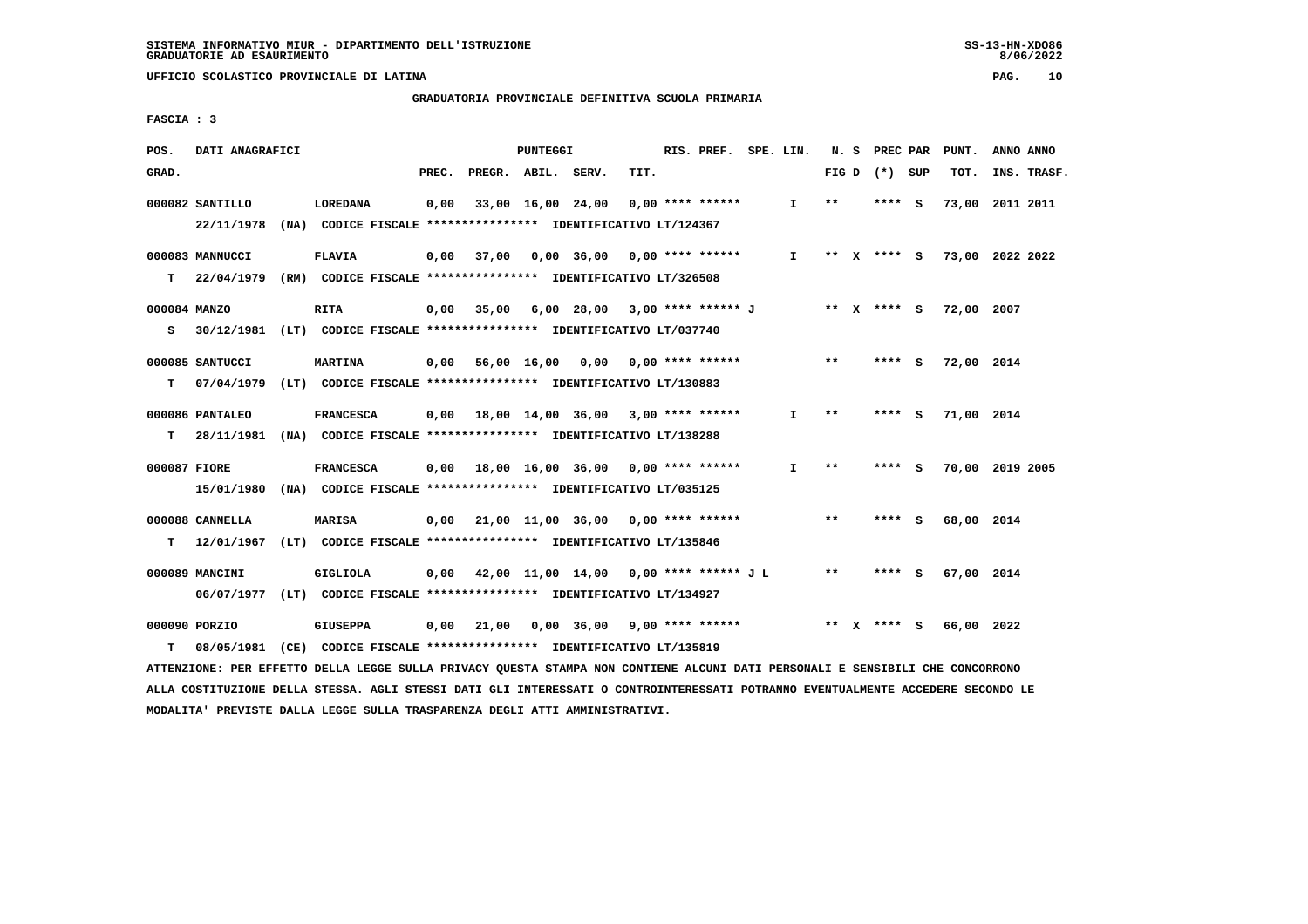**MODALITA' PREVISTE DALLA LEGGE SULLA TRASPARENZA DEGLI ATTI AMMINISTRATIVI.**

 **UFFICIO SCOLASTICO PROVINCIALE DI LATINA PAG. 11**

# **GRADUATORIA PROVINCIALE DEFINITIVA SCUOLA PRIMARIA**

 **FASCIA : 3**

| POS.  | DATI ANAGRAFICI  |                                                                                                                                 |       |                                              | PUNTEGGI |                                     |      | RIS. PREF. SPE. LIN. |              |       | N. S PREC PAR     | PUNT.           | ANNO ANNO       |  |
|-------|------------------|---------------------------------------------------------------------------------------------------------------------------------|-------|----------------------------------------------|----------|-------------------------------------|------|----------------------|--------------|-------|-------------------|-----------------|-----------------|--|
| GRAD. |                  |                                                                                                                                 | PREC. | PREGR. ABIL. SERV.                           |          |                                     | TIT. |                      |              |       | FIG $D$ $(*)$ SUP | TOT.            | INS. TRASF.     |  |
|       | 000091 SARRACINO | PATRIZIA                                                                                                                        | 0,00  |                                              |          | 12,00 16,00 36,00                   |      | $0.00$ **** ******   |              | $***$ | **** S            | 64,00 2019 2019 |                 |  |
|       |                  | 12/05/1964 (CE) CODICE FISCALE *************** IDENTIFICATIVO LT/142830                                                         |       |                                              |          |                                     |      |                      |              |       |                   |                 |                 |  |
|       | 000092 D'ELENA   | LUCIANA                                                                                                                         | 0,00  |                                              |          | $7,00$ 15,00 34,00 6,00 **** ****** |      |                      |              |       | ** x **** s       | 62,00 2019 2004 |                 |  |
|       |                  | 23/10/1974 (CE) CODICE FISCALE *************** IDENTIFICATIVO LT/032044                                                         |       |                                              |          |                                     |      |                      |              |       |                   |                 |                 |  |
|       | 000093 ALBANO    | <b>RITA</b>                                                                                                                     | 0,00  | 38,00 0,00 24,00 0,00 **** ******            |          |                                     |      |                      |              | $***$ | $***$ S           | 62,00 2019 2019 |                 |  |
| т     |                  | 18/08/1982 (LT) CODICE FISCALE **************** IDENTIFICATIVO LT/142681                                                        |       |                                              |          |                                     |      |                      |              |       |                   |                 |                 |  |
|       | 000094 COPPOLA   | PATRIZIA                                                                                                                        | 0,00  | 14,00 12,00 36,00 0,00 **** ******           |          |                                     |      |                      |              | $***$ | **** S            | 62,00 2019 2019 |                 |  |
| т     |                  | 03/11/1974 (CE) CODICE FISCALE *************** IDENTIFICATIVO LT/142722                                                         |       |                                              |          |                                     |      |                      |              |       |                   |                 |                 |  |
|       |                  |                                                                                                                                 |       |                                              |          |                                     |      |                      |              |       |                   |                 |                 |  |
|       | 000095 NESCA     | <b>TERESA</b>                                                                                                                   |       | $0,00$ 43,00 6,00 12,00 0,00 **** ****** J   |          |                                     |      |                      |              | $* *$ | $***$ S           | 61,00 2007      |                 |  |
| s     |                  | 04/10/1976 (LT) CODICE FISCALE **************** IDENTIFICATIVO LT/037667                                                        |       |                                              |          |                                     |      |                      |              |       |                   |                 |                 |  |
|       | 000096 DANIELE   | TERESA                                                                                                                          |       | $0.00$ 13,00 12,00 36,00 0.00 **** ****** JK |          |                                     |      |                      |              | **    | **** S            | 61,00 2014      |                 |  |
| т     |                  | 15/12/1976 (CE) CODICE FISCALE *************** IDENTIFICATIVO LT/135898                                                         |       |                                              |          |                                     |      |                      |              |       |                   |                 |                 |  |
|       | 000097 LEPONE    | LAURA                                                                                                                           |       | $0,00$ 12,00 12,00 36,00 0,00 **** ******    |          |                                     |      |                      |              | **    | **** S            | 60,00 2019 2019 |                 |  |
|       |                  | 26/10/1979 (LT) CODICE FISCALE *************** IDENTIFICATIVO LT/142784                                                         |       |                                              |          |                                     |      |                      |              |       |                   |                 |                 |  |
|       |                  |                                                                                                                                 |       |                                              |          |                                     |      |                      |              |       |                   |                 |                 |  |
|       | 000098 ESPOSITO  | <b>DATTIANA</b>                                                                                                                 |       | $0,00$ 12,00 13,00 28,00 6,00 **** ****** L  |          |                                     |      |                      |              |       | ** X **** S       | 59,00 2014      |                 |  |
| т     |                  | 03/06/1981 (LT) CODICE FISCALE **************** IDENTIFICATIVO LT/129819                                                        |       |                                              |          |                                     |      |                      |              |       |                   |                 |                 |  |
|       | 000099 FERRARO   | GIUSEPPINA                                                                                                                      | 0,00  | 42,00 15,00 0,00                             |          |                                     |      | $0.00$ **** ******   | $\mathbf{I}$ | $* *$ | ****              |                 | 57,00 2003 2003 |  |
|       |                  | 30/05/1972 (LT) CODICE FISCALE *************** IDENTIFICATIVO LT/030766                                                         |       |                                              |          |                                     |      |                      |              |       |                   |                 |                 |  |
|       |                  | ATTENZIONE: PER EFFETTO DELLA LEGGE SULLA PRIVACY QUESTA STAMPA NON CONTIENE ALCUNI DATI PERSONALI E SENSIBILI CHE CONCORRONO   |       |                                              |          |                                     |      |                      |              |       |                   |                 |                 |  |
|       |                  | ALLA COSTITUZIONE DELLA STESSA. AGLI STESSI DATI GLI INTERESSATI O CONTROINTERESSATI POTRANNO EVENTUALMENTE ACCEDERE SECONDO LE |       |                                              |          |                                     |      |                      |              |       |                   |                 |                 |  |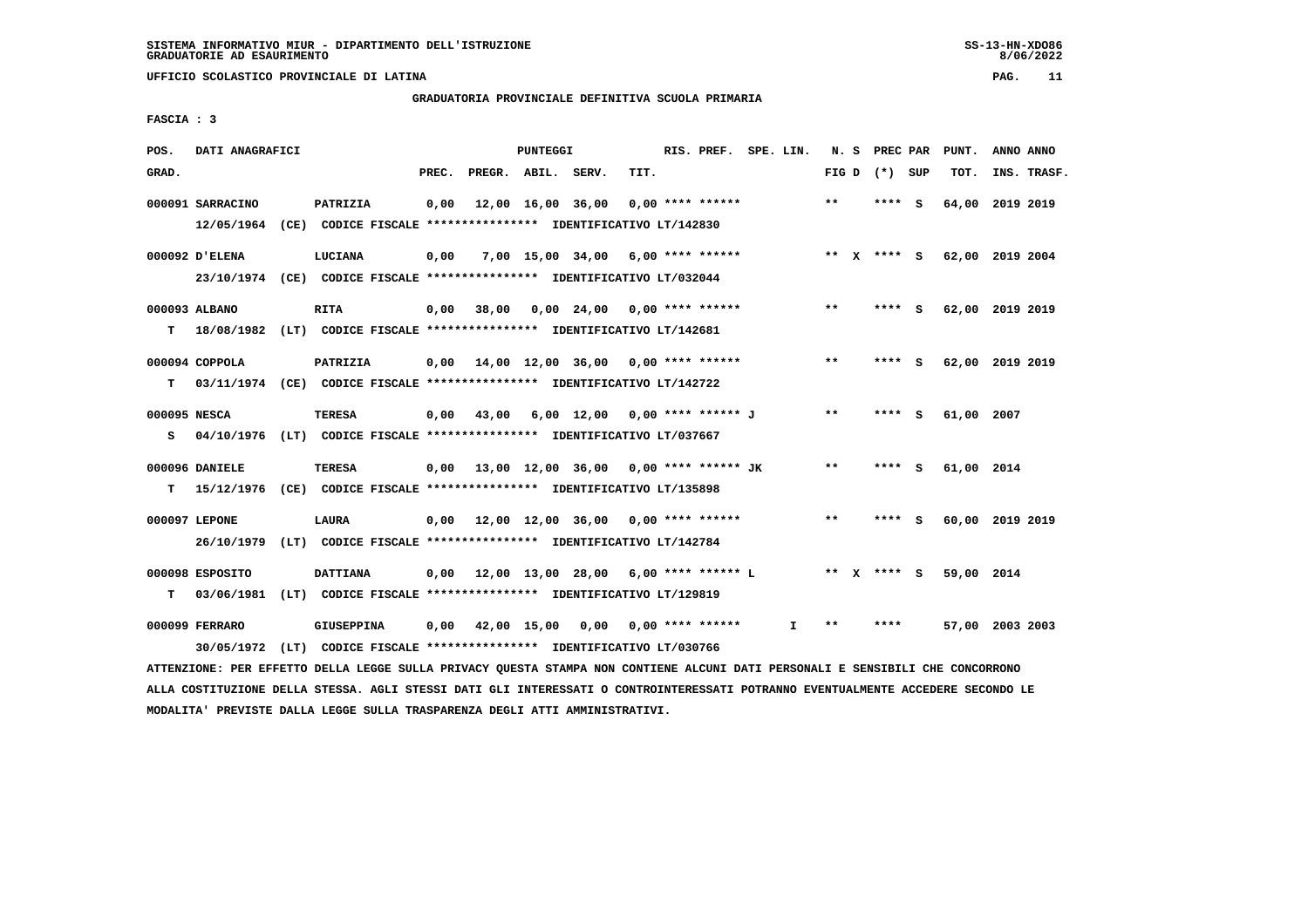**GRADUATORIA PROVINCIALE DEFINITIVA SCUOLA PRIMARIA**

 **FASCIA : 3**

| POS.  | DATI ANAGRAFICI       |                                                                                              |       |                                            | PUNTEGGI |                                      |      | RIS. PREF. SPE. LIN. |              |       | N. S PREC PAR   |   | PUNT.      | ANNO ANNO       |
|-------|-----------------------|----------------------------------------------------------------------------------------------|-------|--------------------------------------------|----------|--------------------------------------|------|----------------------|--------------|-------|-----------------|---|------------|-----------------|
| GRAD. |                       |                                                                                              | PREC. | PREGR. ABIL. SERV.                         |          |                                      | TIT. |                      |              |       | FIG D $(*)$ SUP |   | TOT.       | INS. TRASF.     |
|       | 000100 PARENTE        | <b>ELISABETTA</b><br>30/10/1965 (CE) CODICE FISCALE *************** IDENTIFICATIVO LT/326497 | 0,00  |                                            |          | $6,00$ $14,00$ $36,00$               |      | $0.00$ **** ******   | $\mathbf{I}$ | $* *$ | **** S          |   | 56,00      | 2022 2022       |
|       |                       |                                                                                              |       |                                            |          |                                      |      |                      |              |       |                 |   |            |                 |
|       | 000101 NAPOLITANO     | MICHELANGELA                                                                                 | 0,00  |                                            |          | $0,00$ 13,00 36,00 6,00 **** ******  |      |                      |              | $***$ | $***$ S         |   | 55,00 2014 |                 |
| T.    |                       | 07/03/1978 (AV) CODICE FISCALE *************** IDENTIFICATIVO LT/135462                      |       |                                            |          |                                      |      |                      |              |       |                 |   |            |                 |
|       | 000102 NATALE         | LINA                                                                                         | 0,00  |                                            |          | $6,00$ 13,00 36,00 0,00 **** ******  |      |                      |              | **    | **** S          |   |            | 55,00 2019 2019 |
|       |                       | 10/12/1959 (NA) CODICE FISCALE *************** IDENTIFICATIVO LT/142790                      |       |                                            |          |                                      |      |                      |              |       |                 |   |            |                 |
|       | 000103 INGUANTA       | <b>ROSSANA</b>                                                                               |       | $0,00$ 18,00 13,00 12,00 10,00 **** ****** |          |                                      |      |                      |              |       | ** x **** s     |   | 53,00 2003 |                 |
|       |                       | 02/11/1974 (NA) CODICE FISCALE *************** IDENTIFICATIVO LT/030908                      |       |                                            |          |                                      |      |                      |              |       |                 |   |            |                 |
|       |                       |                                                                                              |       |                                            |          |                                      |      |                      |              |       |                 |   |            |                 |
|       | 000104 AMATO MALLOZZI | <b>FRANCESCA</b>                                                                             | 0,00  |                                            |          | $0,00$ 16,00 36,00 0,00 **** ******  |      |                      |              | $***$ | **** S          |   |            | 52,00 2019 2019 |
|       |                       | 08/04/1968 (SA) CODICE FISCALE *************** IDENTIFICATIVO LT/142683                      |       |                                            |          |                                      |      |                      |              |       |                 |   |            |                 |
|       | 000105 ALTIERI        | <b>ELISABETTA</b>                                                                            | 0,00  |                                            |          | $3,00$ 13,00 36,00 0,00 **** ******  |      |                      |              | $* *$ | **** S          |   | 52,00 2022 |                 |
|       |                       | 07/12/1974 (BA) CODICE FISCALE *************** IDENTIFICATIVO LT/036578                      |       |                                            |          |                                      |      |                      |              |       |                 |   |            |                 |
|       | 000106 DE ROSA        | LUISA                                                                                        | 0,00  |                                            |          | $2,00$ 11,00 36,00 0,00 **** ******  |      |                      |              | $* *$ | **** S          |   | 49,00 2014 |                 |
| т     |                       | 20/11/1982 (CE) CODICE FISCALE *************** IDENTIFICATIVO LT/128847                      |       |                                            |          |                                      |      |                      |              |       |                 |   |            |                 |
|       |                       |                                                                                              |       |                                            |          |                                      |      |                      |              |       |                 |   |            |                 |
|       | 000107 MAGLIOZZI      | <b>ANNUNZIATA</b><br>04/10/1971 (LT) CODICE FISCALE *************** IDENTIFICATIVO LT/142695 | 0,00  |                                            |          | 0,00 12,00 36,00 0,00 **** ****** J  |      |                      |              |       | ** x **** S     |   |            | 48,00 2019 2019 |
|       |                       |                                                                                              |       |                                            |          |                                      |      |                      |              |       |                 |   |            |                 |
|       | 000108 CHIDDA         | <b>MARIANGELA</b>                                                                            | 0,00  |                                            |          | 20,00 13,00 14,00 0,00 **** ****** J |      |                      |              | $***$ | ****            | s | 47,00 2014 |                 |
| т     |                       | 10/05/1983 (LT) CODICE FISCALE *************** IDENTIFICATIVO LT/129937                      |       |                                            |          |                                      |      |                      |              |       |                 |   |            |                 |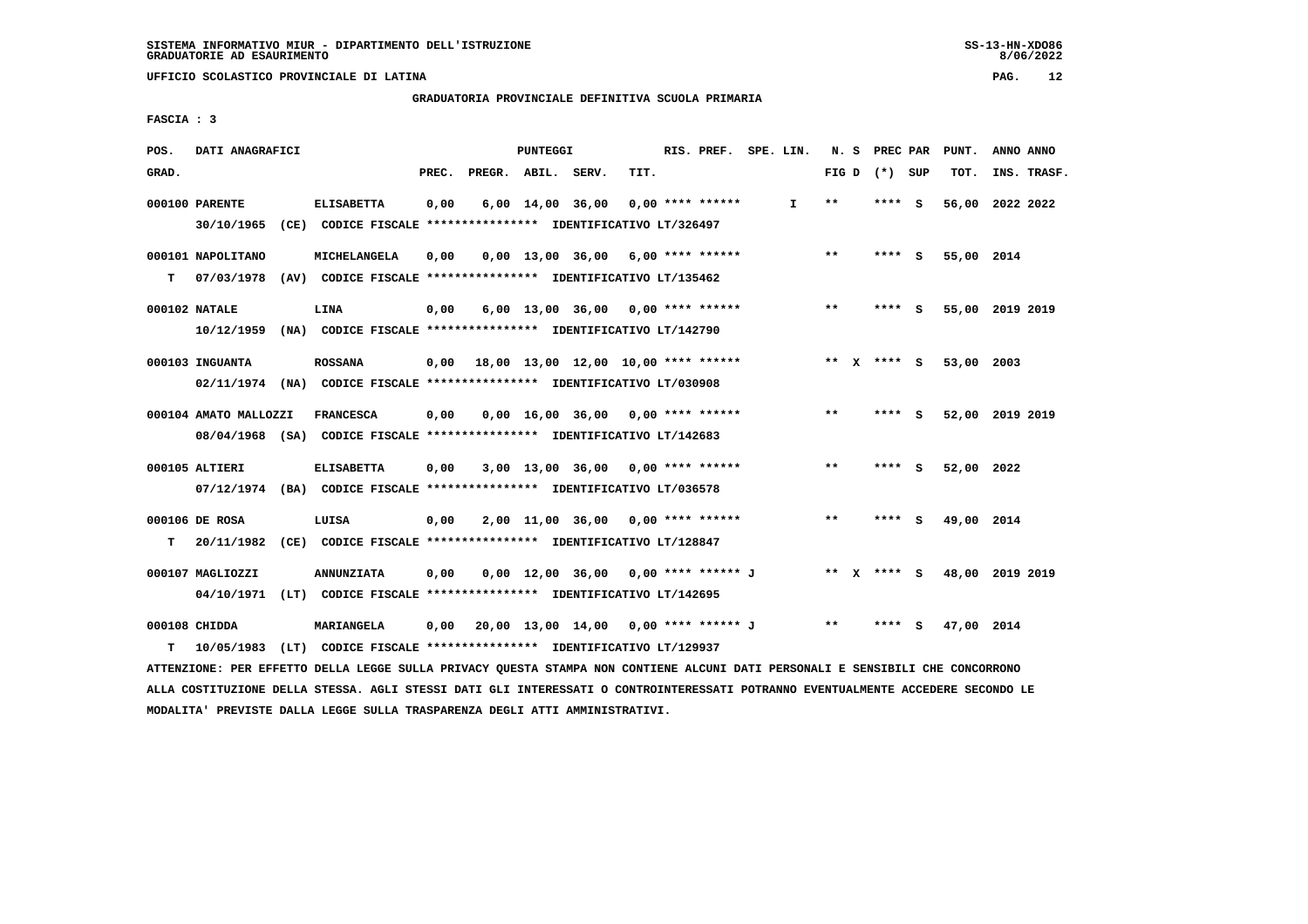**GRADUATORIA PROVINCIALE DEFINITIVA SCUOLA PRIMARIA**

 **FASCIA : 3**

| POS.  | DATI ANAGRAFICI    |                                                                          |       |                                          | PUNTEGGI    |                                     |      | RIS. PREF. SPE. LIN. |              |       | N. S PREC PAR     |     | PUNT.      | ANNO ANNO       |
|-------|--------------------|--------------------------------------------------------------------------|-------|------------------------------------------|-------------|-------------------------------------|------|----------------------|--------------|-------|-------------------|-----|------------|-----------------|
| GRAD. |                    |                                                                          | PREC. | PREGR. ABIL.                             |             | SERV.                               | TIT. |                      |              |       | FIG $D$ $(*)$ SUP |     | TOT.       | INS. TRASF.     |
|       | 000109 IOVINE      | <b>BARBARA</b>                                                           | 0,00  |                                          | 33,00 12,00 | 0,00                                |      | $0.00$ **** ******   |              |       | ** x **** s       |     | 45,00 2014 |                 |
|       |                    | 31/03/1975 (NA) CODICE FISCALE *************** IDENTIFICATIVO LT/129176  |       |                                          |             |                                     |      |                      |              |       |                   |     |            |                 |
|       | 000110 EVANGELISTA | <b>ROSITA</b>                                                            | 0,00  | 31,00 14,00 0,00                         |             |                                     |      | $0.00$ **** ******   |              | $***$ | **** S            |     | 45,00 2014 |                 |
| т     | 13/10/1979         | (LT) CODICE FISCALE **************** IDENTIFICATIVO LT/135361            |       |                                          |             |                                     |      |                      |              |       |                   |     |            |                 |
|       | 000111 BORRIELLO   | <b>MARIAASSUNTA</b>                                                      | 0,00  | 30,00                                    |             | $0,00$ 12,00 1,00 **** ******       |      |                      |              | $***$ | **** S            |     |            | 43,00 2022 2022 |
| т     | 28/10/1981         | (NA) CODICE FISCALE *************** IDENTIFICATIVO LT/326495             |       |                                          |             |                                     |      |                      |              |       |                   |     |            |                 |
|       | 000112 CORRENTE    | LUCIA PAOLA                                                              |       | $0.00$ 27.00 15.00 0.00 0.00 **** ****** |             |                                     |      |                      |              |       | ** $X$ **** S     |     | 42,00 2014 |                 |
| т     |                    | 15/10/1977 (LT) CODICE FISCALE **************** IDENTIFICATIVO LT/133705 |       |                                          |             |                                     |      |                      |              |       |                   |     |            |                 |
|       | 000113 CRISPINO    | <b>FRANCESCA</b>                                                         | 0,00  |                                          |             | 0,00 15,00 24,00 3,00 **** ****** J |      |                      | $\mathbf{I}$ | $* *$ | **** S            |     |            | 42,00 2022 2022 |
|       | 06/11/1978         | (NA) CODICE FISCALE **************** IDENTIFICATIVO LT/326480            |       |                                          |             |                                     |      |                      |              |       |                   |     |            |                 |
|       |                    |                                                                          |       |                                          |             |                                     |      |                      |              |       |                   |     |            |                 |
|       | 000114 LONGO       | <b>MANUELA</b>                                                           | 0,00  |                                          |             | $0.00 \quad 41.00 \quad 0.00$       |      | $0.00$ **** ******   |              | $**$  | **** S            |     |            | 41,00 2011 2011 |
|       |                    | 10/05/1973 (RM) CODICE FISCALE *************** IDENTIFICATIVO LT/124465  |       |                                          |             |                                     |      |                      |              |       |                   |     |            |                 |
|       | 000115 OLIVA       | <b>ANNA</b>                                                              | 0,00  |                                          |             | $0,00$ 11,00 30,00 0,00 **** ****** |      |                      |              | $**$  | $***$ S           |     | 41,00 2014 |                 |
| т     |                    | 06/05/1971 (CE) CODICE FISCALE *************** IDENTIFICATIVO LT/137899  |       |                                          |             |                                     |      |                      |              |       |                   |     |            |                 |
|       | 000116 DE ANGELIS  | <b>FEDERICA</b>                                                          |       | $0,00$ 27,00 12,00 0,00 0,00 **** ****** |             |                                     |      |                      |              | $* *$ | **** S            |     | 39,00 2022 |                 |
|       |                    | 26/12/1973 (LT) CODICE FISCALE *************** IDENTIFICATIVO LT/030876  |       |                                          |             |                                     |      |                      |              |       |                   |     |            |                 |
|       | 000117 DEL PRETE   | <b>MARIA</b>                                                             | 0,00  |                                          |             | $0,00$ 11,00 24,00 3,00 **** ****** |      |                      | I.           | **    |                   | - S |            | 38,00 2022 2022 |
| т     | 07/02/1981         | (CE) CODICE FISCALE **************** IDENTIFICATIVO LT/326469            |       |                                          |             |                                     |      |                      |              |       |                   |     |            |                 |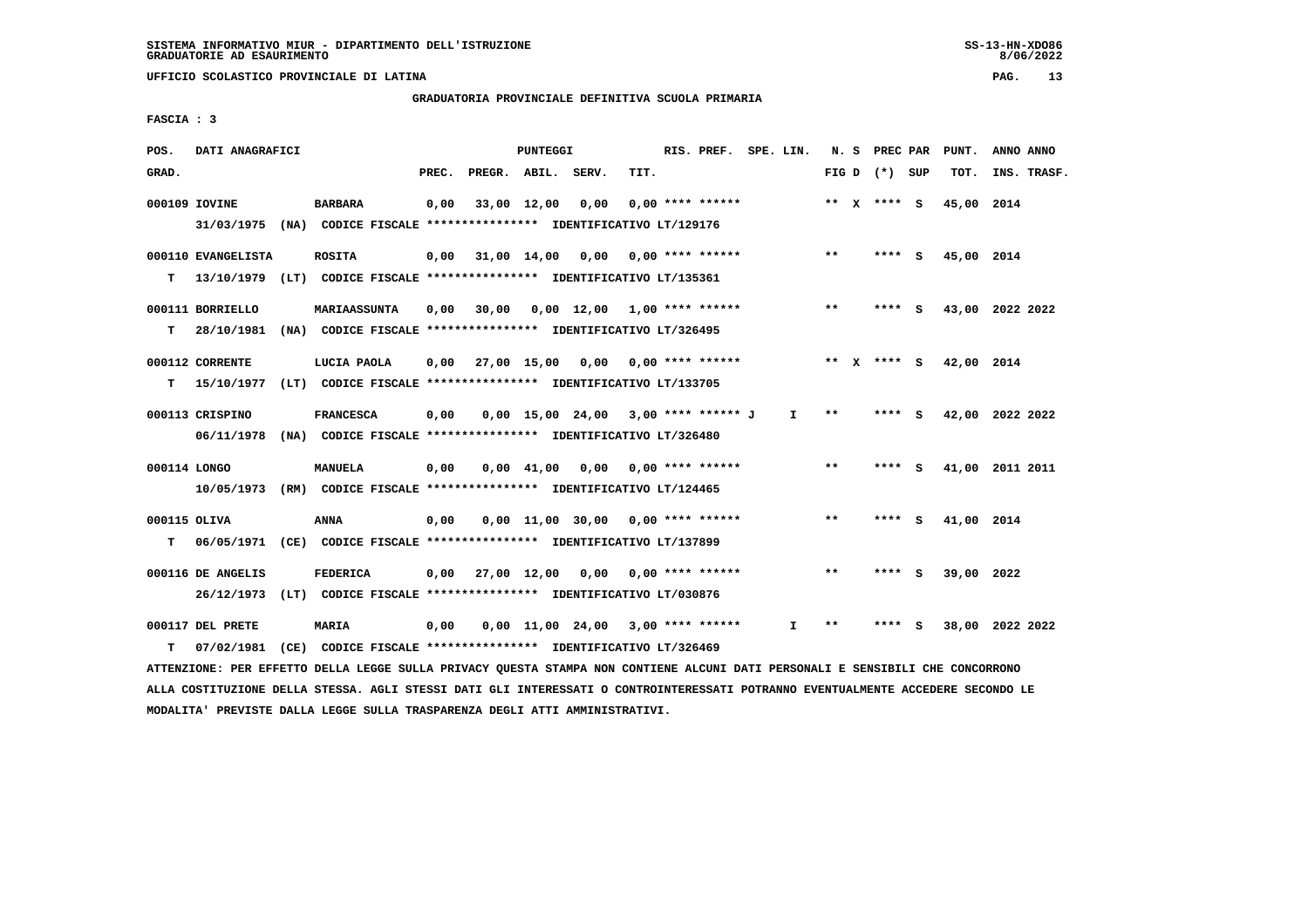# **GRADUATORIA PROVINCIALE DEFINITIVA SCUOLA PRIMARIA**

 **FASCIA : 3**

| POS.               | DATI ANAGRAFICI               |                                                                                             |       |                                          | PUNTEGGI    |                                       |      | RIS. PREF. SPE. LIN. |              |       | N. S PREC PAR   | PUNT.      | ANNO ANNO                   |
|--------------------|-------------------------------|---------------------------------------------------------------------------------------------|-------|------------------------------------------|-------------|---------------------------------------|------|----------------------|--------------|-------|-----------------|------------|-----------------------------|
| GRAD.              |                               |                                                                                             | PREC. | PREGR. ABIL. SERV.                       |             |                                       | TIT. |                      |              |       | FIG D $(*)$ SUP | TOT.       | INS. TRASF.                 |
|                    | 000118 ALICANDRO              | <b>ANNARITA</b><br>16/05/1976 (LT) CODICE FISCALE **************** IDENTIFICATIVO LT/119531 | 0,00  |                                          | 24,00 13,00 | 0,00                                  |      | $0.00$ **** ******   |              | $* *$ | **** S          | 37,00 2007 |                             |
|                    | 000119 SANTUCCI<br>27/09/1980 | <b>MARTA</b><br>(BG) CODICE FISCALE **************** IDENTIFICATIVO LT/142831               | 0,00  |                                          |             | $0,00$ 13,00 24,00 0,00 **** ****** J |      |                      |              | $* *$ | $***$ S         |            | 37,00 2019 2019             |
| T.                 | 000120 MARIZIA                | MONICA<br>20/05/1978 (CE) CODICE FISCALE **************** IDENTIFICATIVO LT/142770          | 0,00  |                                          |             | $0.00$ 12.00 24.00 0.00 **** ******   |      |                      |              |       |                 |            | ** X **** S 36,00 2019 2019 |
|                    | 000121 ZAZZARO                | <b>FILOMENA</b><br>16/07/1962 (LT) CODICE FISCALE **************** IDENTIFICATIVO LT/020883 |       | $0,00$ 24,00 10,00 0,00 0,00 **** ****** |             |                                       |      |                      |              |       | ** x **** S     | 34,00      | 2000                        |
| 000122 GALLO       |                               | DANIELA<br>23/11/1977 (CE) CODICE FISCALE *************** IDENTIFICATIVO LT/326510          | 0,00  |                                          |             | $0.00$ 15.00 19.00 0.00 **** ******   |      |                      | F            | $* *$ | **** S          |            | 34,00 2022 2022             |
| 000123 MANZI<br>T. |                               | FELICETTA<br>22/06/1964 (NA) CODICE FISCALE **************** IDENTIFICATIVO LT/142727       | 0,00  |                                          |             | 0,00 11,00 22,00 0,00 **** ******     |      |                      |              | $***$ | **** S          |            | 33,00 2019 2019             |
| 000124 CONTI<br>т  |                               | <b>FRANCA</b><br>08/09/1976 (FR) CODICE FISCALE *************** IDENTIFICATIVO LT/130153    |       | $0,00$ $17,00$ $12,00$ $0,00$            |             |                                       |      | $0.00$ **** ******   |              | $* *$ | **** $S$        | 29,00 2014 |                             |
|                    | 000125 FEDELE                 | MASSIMILIANO<br>16/06/1977 (FR) CODICE FISCALE *************** IDENTIFICATIVO LT/135219     | 0,00  |                                          |             | $3,00$ 18,00 0,00 6,00 **** ******    |      |                      | $\mathbf{I}$ | ** X  | **** S          | 27,00 2014 |                             |
| T.                 | 000126 OUADRANO<br>17/06/1982 | LAURA<br>(LT) CODICE FISCALE **************** IDENTIFICATIVO LT/129097                      | 0,00  |                                          |             | $0,00$ 11,00 12,00 3,00 **** ******   |      |                      |              | $***$ | **** S          | 26,00 2014 |                             |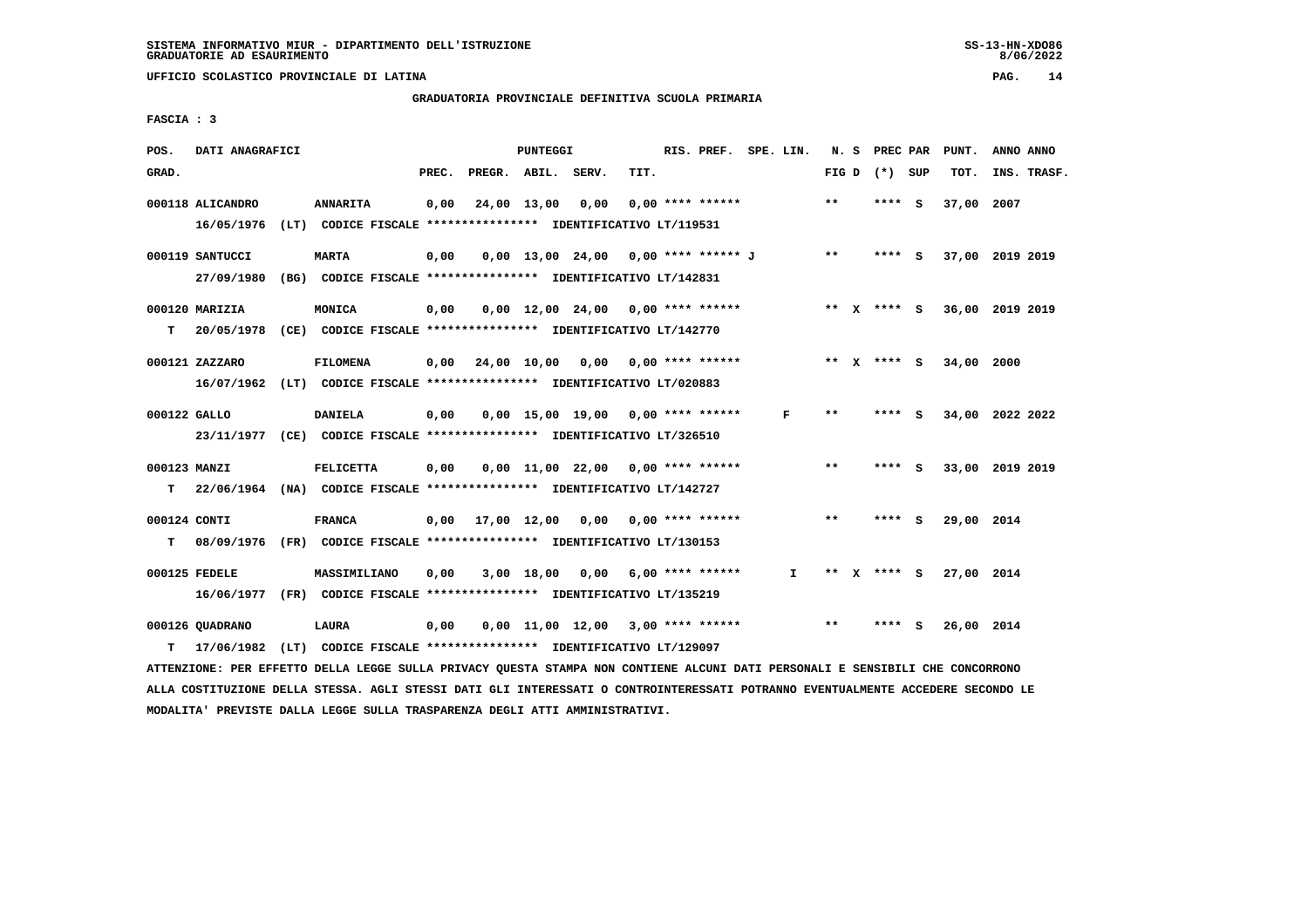$8/06/2022$ 

 **UFFICIO SCOLASTICO PROVINCIALE DI LATINA PAG. 15**

 **GRADUATORIA PROVINCIALE DEFINITIVA SCUOLA PRIMARIA**

 **FASCIA : 3**

| POS.         | DATI ANAGRAFICI                 |                                                                                             |       |                                          | <b>PUNTEGGI</b>    |       |      | RIS. PREF. SPE. LIN.      |    |       |              | N. S PREC PAR   | PUNT.      | ANNO ANNO       |
|--------------|---------------------------------|---------------------------------------------------------------------------------------------|-------|------------------------------------------|--------------------|-------|------|---------------------------|----|-------|--------------|-----------------|------------|-----------------|
| GRAD.        |                                 |                                                                                             | PREC. | PREGR.                                   | ABIL.              | SERV. | TIT. |                           |    |       |              | FIG D $(*)$ SUP | TOT.       | INS. TRASF.     |
| s            | 000127 RAPONI                   | MONICA<br>12/06/1971 (LT) CODICE FISCALE *************** IDENTIFICATIVO LT/142811           | 0,00  | 24,00                                    | 0,00               | 0,00  |      | $0.00$ **** ******        |    | $***$ |              | **** S          | 24,00      | 2019 2019       |
| т            | 000128 FIORILLO                 | <b>FERNANDA</b><br>31/10/1974 (CE) CODICE FISCALE **************** IDENTIFICATIVO LT/142762 | 0,00  | 23,00                                    | 0,00               | 0,00  |      | $0.00$ **** ******        |    | $**$  |              | **** S          |            | 23,00 2019 2019 |
| T.           | 000129 TOFFANIN                 | <b>PAOLA</b><br>22/09/1973 (TO) CODICE FISCALE **************** IDENTIFICATIVO LT/130180    | 0,00  |                                          | $9,00$ 13,00       |       |      | $0.00$ $0.00$ **** ****** |    | $***$ |              | **** S          | 22,00 2014 |                 |
| 000130 NASSA | 26/12/1966                      | ANNA MARIA<br>(CE) CODICE FISCALE **************** IDENTIFICATIVO LT/326502                 | 0,00  |                                          | $6,00 \quad 16,00$ |       |      | $0,00$ $0,00$ **** ****** | I. | **    |              | X **** S        |            | 22,00 2022 2022 |
| т            | 000131 MINUTILLO<br>21/09/1983  | LETIZIA<br>(LT) CODICE FISCALE **************** IDENTIFICATIVO LT/135611                    | 0,00  |                                          | $3,00$ 15,00       |       |      | $0.00$ 3.00 **** ******   |    |       |              | ** x **** s     | 21,00 2014 |                 |
| т            | 000132 CASCONI                  | <b>MICHELA</b><br>15/01/1975 (LT) CODICE FISCALE **************** IDENTIFICATIVO LT/142705  |       | $0,00$ $21,00$                           | 0,00               | 0,00  |      | 0,00 **** ****** J        |    | $***$ |              | **** S          |            | 21,00 2019 2019 |
| т            | 000133 CANZONIERI               | PATRIZIA<br>14/06/1967 (SA) CODICE FISCALE **************** IDENTIFICATIVO LT/130524        |       | $0,00$ 10,00 11,00 0,00 0,00 **** ****** |                    |       |      |                           |    |       |              | ** x **** s     | 21,00 2022 |                 |
|              | 000134 MATTARELLI<br>01/12/1961 | <b>ROSANNA</b><br>(LT) CODICE FISCALE **************** IDENTIFICATIVO LT/020143             | 0,00  |                                          | 7,00 13,00         |       |      | $0.00$ $0.00$ **** ****** |    | $***$ |              | **** S          | 20,00 2007 |                 |
| т            | 000135 FANTASIA<br>27/08/1981   | <b>ROSA ANNA</b><br>(KR) CODICE FISCALE **************** IDENTIFICATIVO LT/135619           | 0,00  |                                          | $3,00$ 17,00       |       |      | $0.00$ $0.00$ **** ****** |    | **    | $\mathbf{x}$ | **** S          | 20,00 2014 |                 |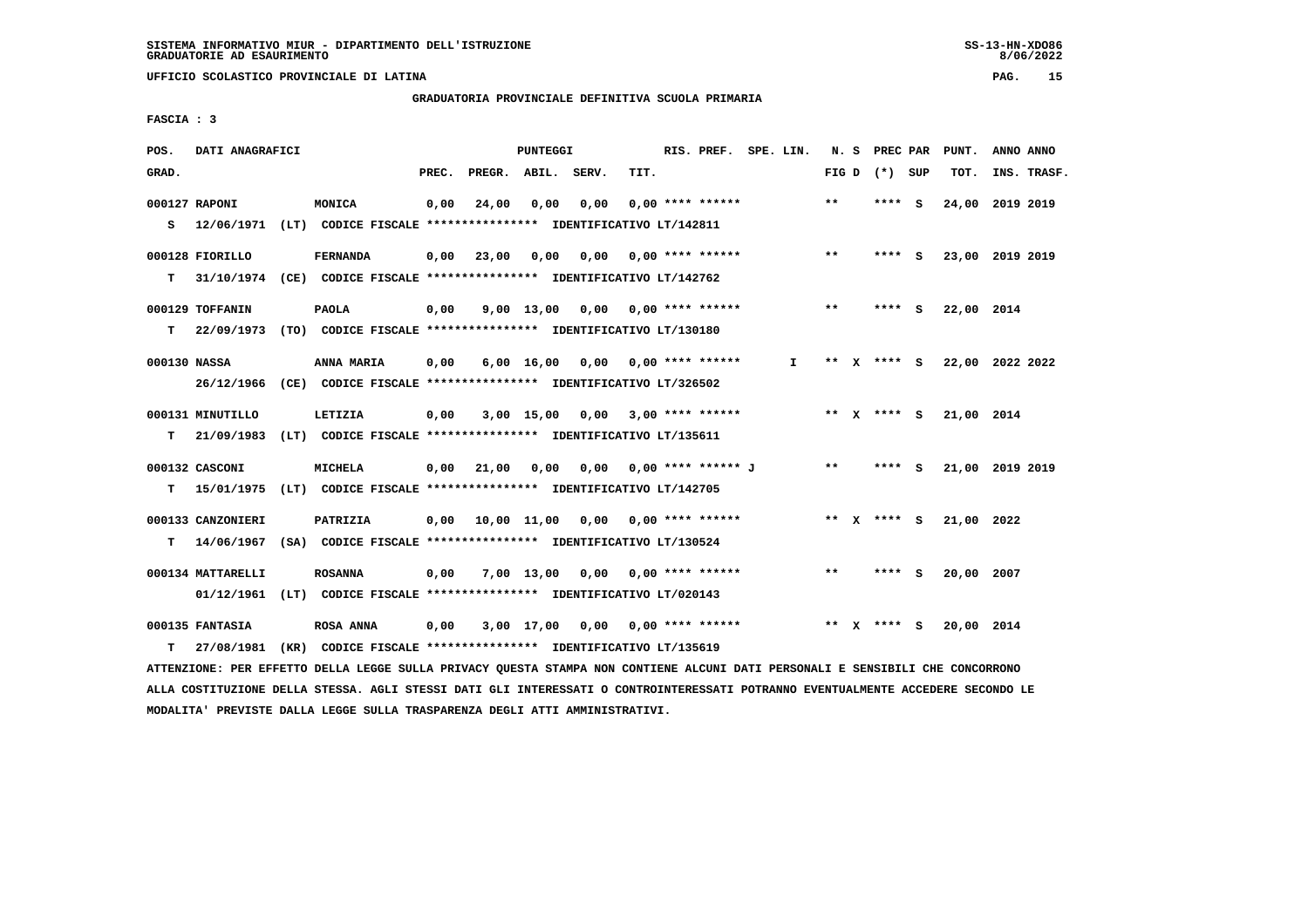# **GRADUATORIA PROVINCIALE DEFINITIVA SCUOLA PRIMARIA**

 **FASCIA : 3**

| POS.         | DATI ANAGRAFICI    |                                                                                                                               |       |       | PUNTEGGI |                                          |      | RIS. PREF. SPE. LIN. |              |                 | N. S PREC PAR | PUNT.      | ANNO ANNO       |  |
|--------------|--------------------|-------------------------------------------------------------------------------------------------------------------------------|-------|-------|----------|------------------------------------------|------|----------------------|--------------|-----------------|---------------|------------|-----------------|--|
| GRAD.        |                    |                                                                                                                               | PREC. |       |          | PREGR. ABIL. SERV.                       | TIT. |                      |              | FIG D $(*)$ SUP |               | тот.       | INS. TRASF.     |  |
| 000136 NASTA |                    | <b>GIUSEPPA</b>                                                                                                               | 0,00  |       |          | $6,00 \quad 14,00 \quad 0,00$            |      | $0.00$ **** ******   |              | $***$           | ****          | 20,00 2022 |                 |  |
|              |                    | 23/05/1965 (LT) CODICE FISCALE *************** IDENTIFICATIVO LT/021571                                                       |       |       |          |                                          |      |                      |              |                 |               |            |                 |  |
|              | 000137 LECCESE     | <b>PAOLA</b>                                                                                                                  | 0,00  |       |          | $6,00$ 14,00 0,00 0,00 **** ******       |      |                      |              | $**$            | **** S        | 20,00 2022 |                 |  |
|              |                    | 29/12/1958 (LT) CODICE FISCALE *************** IDENTIFICATIVO LT/032111                                                       |       |       |          |                                          |      |                      |              |                 |               |            |                 |  |
|              |                    |                                                                                                                               |       |       |          |                                          |      |                      |              |                 |               |            |                 |  |
|              | 000138 AGOSTINELLI | TERESA                                                                                                                        | 0,00  |       |          | 6,00 13,00 0,00 0,00 **** ******         |      |                      |              | $***$           | **** S        |            | 19,00 2003 2003 |  |
|              |                    | 31/01/1966 (LT) CODICE FISCALE *************** IDENTIFICATIVO LT/030857                                                       |       |       |          |                                          |      |                      |              |                 |               |            |                 |  |
|              | 000139 SCIALLA     | <b>GIOVANNA</b>                                                                                                               | 0,00  |       |          | $1,00$ $11,00$ $7,00$ $0,00$ **** ****** |      |                      |              | $***$           | $***$ S       | 19,00 2014 |                 |  |
| т            |                    | 18/05/1977 (CE) CODICE FISCALE **************** IDENTIFICATIVO LT/135595                                                      |       |       |          |                                          |      |                      |              |                 |               |            |                 |  |
|              | 000140 GIORGI      | <b>ROBERTO</b>                                                                                                                | 0,00  | 19,00 |          | 0,00 0,00 0,00 **** ******               |      |                      |              | ** X **** S     |               | 19,00 2014 |                 |  |
| т            |                    | 09/12/1968 (RM) CODICE FISCALE **************** IDENTIFICATIVO LT/136199                                                      |       |       |          |                                          |      |                      |              |                 |               |            |                 |  |
|              |                    |                                                                                                                               |       |       |          |                                          |      |                      |              |                 |               |            |                 |  |
|              | 000141 MONFORTE    | <b>PAOLA</b>                                                                                                                  | 0,00  |       |          | $0.00$ 16.00 0.00 3.00 **** ******       |      |                      | $\mathbf{I}$ | $***$           | $***$ S       | 19,00 2014 |                 |  |
|              | 29/10/1973         | (LT) CODICE FISCALE *************** IDENTIFICATIVO LT/129403                                                                  |       |       |          |                                          |      |                      |              |                 |               |            |                 |  |
|              | 000142 DELLA VOLPE | <b>CARMELA</b>                                                                                                                | 0,00  |       |          | $6,00$ 13,00 0,00 0,00 **** ******       |      |                      |              | $***$           | **** S        |            | 19,00 2019 2019 |  |
|              |                    | 27/11/1968 (CE) CODICE FISCALE *************** IDENTIFICATIVO LT/142738                                                       |       |       |          |                                          |      |                      |              |                 |               |            |                 |  |
|              |                    |                                                                                                                               |       |       |          |                                          |      |                      |              |                 |               |            |                 |  |
|              | 000143 MATTAROLO   | MARIAPAOLA                                                                                                                    | 0,00  |       |          | $1,00$ $11,00$ $0,00$ $6,00$ **** ****** |      |                      |              | $***$           | $***$ S       | 18,00 2014 |                 |  |
| т            |                    | 30/07/1962 (BA) CODICE FISCALE **************** IDENTIFICATIVO LT/131044                                                      |       |       |          |                                          |      |                      |              |                 |               |            |                 |  |
|              | 000144 CARINGI     | <b>SARA</b>                                                                                                                   | 0,00  |       |          | 0,00 18,00 0,00 0,00 **** ******         |      |                      |              | $* *$           | **** S        | 18,00 2014 |                 |  |
| т            | 02/10/1980         | (LT) CODICE FISCALE **************** IDENTIFICATIVO LT/130936                                                                 |       |       |          |                                          |      |                      |              |                 |               |            |                 |  |
|              |                    | ATTENZIONE: PER EFFETTO DELLA LEGGE SULLA PRIVACY QUESTA STAMPA NON CONTIENE ALCUNI DATI PERSONALI E SENSIBILI CHE CONCORRONO |       |       |          |                                          |      |                      |              |                 |               |            |                 |  |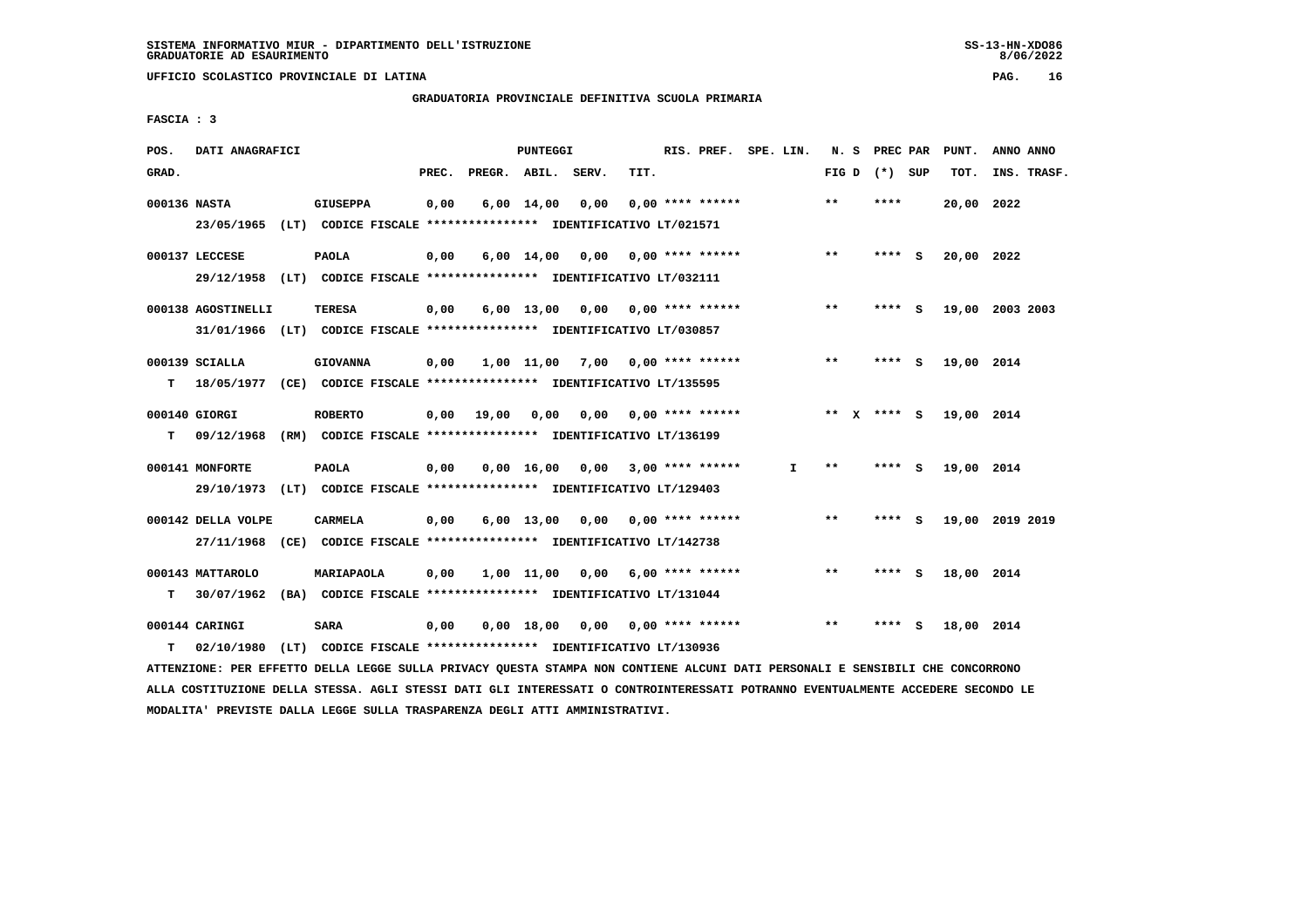# **GRADUATORIA PROVINCIALE DEFINITIVA SCUOLA PRIMARIA**

 **FASCIA : 3**

| POS.             | DATI ANAGRAFICI                                                                                |                    |       |              | <b>PUNTEGGI</b> |                                                                                                       |      | RIS. PREF. SPE. LIN.      |              |       | N. S PREC PAR   |     | PUNT.      | ANNO ANNO       |
|------------------|------------------------------------------------------------------------------------------------|--------------------|-------|--------------|-----------------|-------------------------------------------------------------------------------------------------------|------|---------------------------|--------------|-------|-----------------|-----|------------|-----------------|
| GRAD.            |                                                                                                |                    | PREC. |              |                 | PREGR. ABIL. SERV.                                                                                    | TIT. |                           |              |       | FIG D $(*)$ SUP |     | TOT.       | INS. TRASF.     |
|                  | 000145 DE MARTINO<br>27/01/1968                                                                | <b>ROSANNA</b>     | 0,00  |              | 3,00 14,00      | 0,00<br>(SA) CODICE FISCALE **************** IDENTIFICATIVO LT/128670                                 |      | $0.00$ **** ******        |              | $***$ | **** S          |     |            | 17,00 2014 2014 |
| 000146 CASO<br>т | 31/07/1976 (SA) CODICE FISCALE *************** IDENTIFICATIVO LT/130215                        | <b>ROSANNA</b>     | 0,00  |              |                 | $0,00$ 11,00 0,00 6,00 **** ******                                                                    |      |                           |              | $* *$ | **** S          |     | 17,00 2014 |                 |
| т                | 000147 MANCONE<br>11/12/1975 (NA) CODICE FISCALE *************** IDENTIFICATIVO LT/326505      | <b>ROSA</b>        | 0,00  |              |                 | $3,00$ 11,00 0,00 3,00 **** ******                                                                    |      |                           | I.           | $***$ | **** S          |     |            | 17,00 2022 2022 |
| T.               | 000148 TAGLIALATELA<br>10/01/1969 (CE) CODICE FISCALE *************** IDENTIFICATIVO LT/135506 | <b>MARISA</b>      | 0,00  | 12,00        | 0,00            | 2,00                                                                                                  |      | $3,00$ **** ******        |              | **    | **** S          |     | 17,00 2022 |                 |
| т                | 000149 ANTONUCCI<br>12/04/1975                                                                 | <b>SABRINA</b>     |       | $0,00$ 16,00 | 0,00            | 0.00                                                                                                  |      | $0.00$ **** ******        |              | $***$ | ****            | - S | 16,00 2014 |                 |
|                  | 000150 DI FALCO<br>22/03/1968 (LT) CODICE FISCALE *************** IDENTIFICATIVO LT/128918     | PATRIZIA           | 0,00  |              | 0.00 16.00      |                                                                                                       |      | $0,00$ $0,00$ **** ****** |              |       | ** x **** s     |     | 16,00 2014 |                 |
| 000151 RASO<br>т | 01/10/1980                                                                                     | <b>FEDERICA</b>    | 0,00  |              |                 | 5,00 11,00 0,00<br>(FR) CODICE FISCALE **************** IDENTIFICATIVO LT/135907                      |      | $0.00$ **** ******        |              | $***$ | ****            | - 5 | 16,00 2014 |                 |
| 000152 VIOLA     | 23/02/1968                                                                                     | <b>MARIATERESA</b> | 0,00  |              |                 | $3,00$ 13,00 0,00 0,00 **** ******<br>(LT) CODICE FISCALE *************** IDENTIFICATIVO LT/028943    |      |                           | $\mathbf{I}$ | $* *$ | **** S          |     | 16,00 2019 |                 |
|                  | 000153 CORRENTE<br>27/03/1962                                                                  | PASQUALINA         | 0,00  |              |                 | $3,00$ 12,00 0,00 0,00 **** ****** L<br>(LT) CODICE FISCALE **************** IDENTIFICATIVO LT/037342 |      |                           |              | ** X  | **** S          |     |            | 15,00 2007 2007 |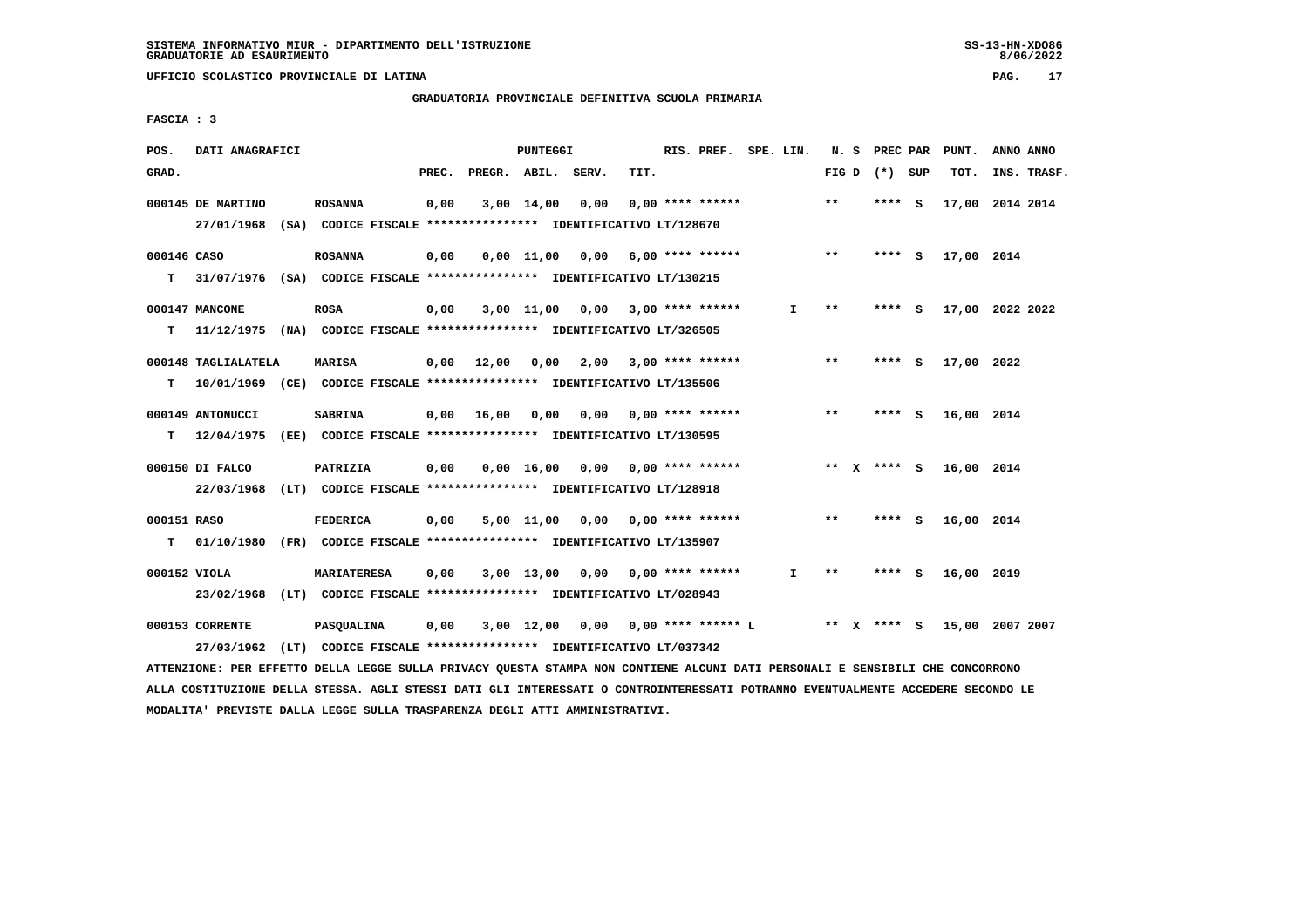**GRADUATORIA PROVINCIALE DEFINITIVA SCUOLA PRIMARIA**

 **FASCIA : 3**

| POS.         | DATI ANAGRAFICI     |                                                                                          |       |                    | PUNTEGGI   |                                      |      | RIS. PREF. SPE. LIN.      |              |                 | N. S PREC PAR |     | PUNT.      | ANNO ANNO       |
|--------------|---------------------|------------------------------------------------------------------------------------------|-------|--------------------|------------|--------------------------------------|------|---------------------------|--------------|-----------------|---------------|-----|------------|-----------------|
| GRAD.        |                     |                                                                                          | PREC. | PREGR. ABIL. SERV. |            |                                      | TIT. |                           |              | FIG D $(*)$ SUP |               |     | TOT.       | INS. TRASF.     |
|              | 000154 LA TORRE     | <b>EMANUELA</b>                                                                          | 0,00  |                    | 3,00 12,00 | 0,00                                 |      | $0.00$ **** ******        | $\mathbf{I}$ | $* *$           | **** S        |     | 15,00 2014 |                 |
|              |                     | T 09/12/1978 (LT) CODICE FISCALE *************** IDENTIFICATIVO LT/129897                |       |                    |            |                                      |      |                           |              |                 |               |     |            |                 |
|              | 000155 VALENTE      | <b>ANNA</b>                                                                              | 0,00  |                    |            | $4,00$ 11,00 0,00 0,00 **** ******   |      |                           |              | $***$           | **** S        |     | 15,00 2014 |                 |
| T.           |                     | 05/07/1982 (LT) CODICE FISCALE **************** IDENTIFICATIVO LT/130201                 |       |                    |            |                                      |      |                           |              |                 |               |     |            |                 |
| 000156 CILLO |                     | <b>NADIA</b>                                                                             | 0,00  | 6,00               | 6,00       |                                      |      | $0,00$ 3,00 **** ******   |              | **              | **** S        |     | 15,00 2022 |                 |
| s            |                     | 27/02/1972 (EE) CODICE FISCALE *************** IDENTIFICATIVO LT/036689                  |       |                    |            |                                      |      |                           |              |                 |               |     |            |                 |
|              | 000157 ZANGRILLO    | <b>NICOLETTA</b>                                                                         | 0,00  |                    |            | 1,00 13,00 0,00 0,00 **** ******     |      |                           |              | $* *$           | $***$ S       |     | 14,00 2014 |                 |
| T.           |                     | 19/10/1974 (LT) CODICE FISCALE **************** IDENTIFICATIVO LT/030722                 |       |                    |            |                                      |      |                           |              |                 |               |     |            |                 |
|              | 000158 RICCIARDELLA | RUGGERO                                                                                  | 0,00  |                    |            | $0,00$ 14,00 0,00 0,00 **** ******   |      |                           |              | ** x **** S     |               |     | 14,00 2014 |                 |
| T.           |                     | 12/03/1975 (LT) CODICE FISCALE **************** IDENTIFICATIVO LT/129759                 |       |                    |            |                                      |      |                           |              |                 |               |     |            |                 |
|              | 000159 SCHIAPPA     | <b>ANNARITA</b>                                                                          | 0,00  |                    |            | $0,00$ 11,00 0,00 3,00 **** ******   |      |                           |              | $* *$           | $***$ S       |     | 14,00 2014 |                 |
| т            |                     | 05/06/1969 (LT) CODICE FISCALE **************** IDENTIFICATIVO LT/029426                 |       |                    |            |                                      |      |                           |              |                 |               |     |            |                 |
|              | 000160 BIANCO       | LUIGI                                                                                    | 0,00  |                    |            | $3,00$ 11,00 0,00 0,00 **** ****** L |      |                           |              | **              | **** S        |     | 14,00 2014 |                 |
| т            |                     | 26/04/1974 (EE) CODICE FISCALE **************** IDENTIFICATIVO LT/130359                 |       |                    |            |                                      |      |                           |              |                 |               |     |            |                 |
|              |                     |                                                                                          |       |                    |            |                                      |      |                           |              | $* *$           |               |     |            |                 |
|              | 000161 ESPOSITO     | <b>ANGELA</b><br>22/01/1977 (NA) CODICE FISCALE *************** IDENTIFICATIVO LT/326473 |       | $0,00$ 14,00       | 0,00       |                                      |      | $0,00$ $0,00$ **** ****** |              |                 | **** S        |     |            | 14,00 2022 2022 |
|              |                     |                                                                                          |       |                    |            |                                      |      |                           |              |                 |               |     |            |                 |
|              | 000162 CASOLARO     | <b>MARIAANGELA</b>                                                                       |       | $0,00$ 14,00       | 0,00       | 0,00                                 |      | 0,00 **** ******          |              | $* *$           | ****          | - S | 14,00 2022 |                 |
| T.           |                     | 23/06/1979 (NA) CODICE FISCALE **************** IDENTIFICATIVO LT/135210                 |       |                    |            |                                      |      |                           |              |                 |               |     |            |                 |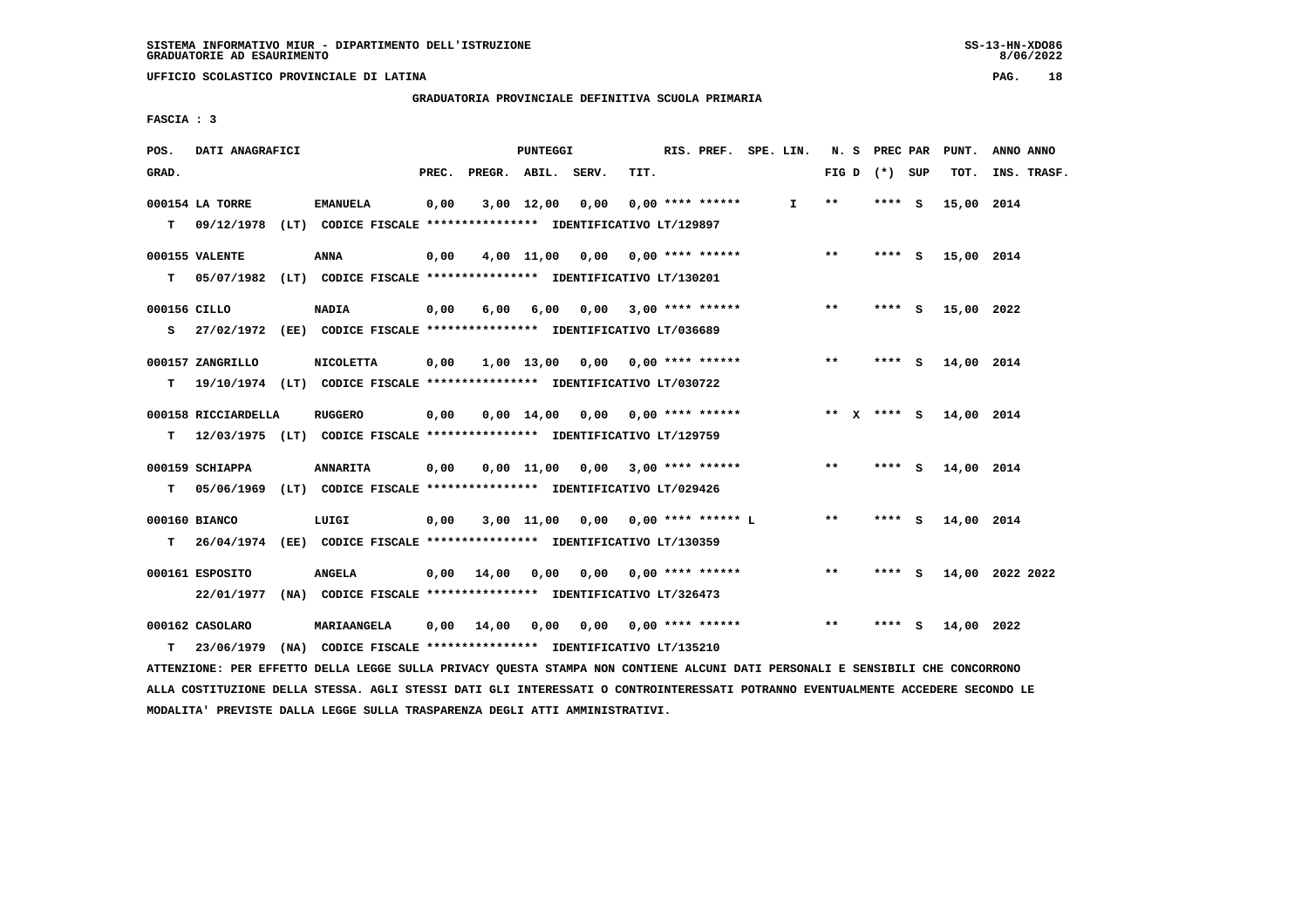$8/06/2022$ 

 **UFFICIO SCOLASTICO PROVINCIALE DI LATINA PAG. 19**

 **GRADUATORIA PROVINCIALE DEFINITIVA SCUOLA PRIMARIA**

 **FASCIA : 3**

| POS.  | DATI ANAGRAFICI                                                                                                               |                                                               |      | PUNTEGGI |                                                |      | RIS. PREF. SPE. LIN. |    |       |                     | N. S PREC PAR PUNT. | ANNO ANNO       |
|-------|-------------------------------------------------------------------------------------------------------------------------------|---------------------------------------------------------------|------|----------|------------------------------------------------|------|----------------------|----|-------|---------------------|---------------------|-----------------|
| GRAD. |                                                                                                                               |                                                               |      |          | PREC. PREGR. ABIL. SERV.                       | TIT. |                      |    |       | FIG D $(*)$ SUP     | TOT.                | INS. TRASF.     |
|       | 000163 BELLATO                                                                                                                | <b>ELISA</b>                                                  | 0,00 |          | $0,00$ 13,00 0,00                              |      | $0.00$ **** ******   |    | $***$ | **** S              | 13,00 2014          |                 |
|       | T 12/08/1981 (RM) CODICE FISCALE *************** IDENTIFICATIVO LT/130765                                                     |                                                               |      |          |                                                |      |                      |    |       |                     |                     |                 |
|       |                                                                                                                               |                                                               |      |          |                                                |      |                      |    |       |                     |                     |                 |
|       | 000164 OTTAVI                                                                                                                 | <b>ALESSIA</b>                                                | 0,00 |          | $0,00$ 13,00 0,00 0,00 **** ******             |      |                      |    | $***$ | **** S              | 13,00 2014          |                 |
|       | 19/09/1982 (LT) CODICE FISCALE *************** IDENTIFICATIVO LT/128863                                                       |                                                               |      |          |                                                |      |                      |    |       |                     |                     |                 |
|       | 000165 FISCONE                                                                                                                | <b>ANGELA</b>                                                 | 0,00 |          | $1,00$ $12,00$ $0,00$ $0,00$ $***$ **** ****** |      |                      |    | $* *$ | $***$ S             |                     | 13,00 2019 2019 |
|       | T 03/08/1966 (CE) CODICE FISCALE *************** IDENTIFICATIVO LT/142703                                                     |                                                               |      |          |                                                |      |                      |    |       |                     |                     |                 |
|       | 000166 CAPRIO                                                                                                                 | <b>TIZIANA</b>                                                | 0,00 |          | $0,00$ 12,00 0,00 0,00 **** ******             |      |                      |    |       | $***$ $X$ $***$ $S$ | 12,00 2014          |                 |
|       | 24/10/1964 (LT) CODICE FISCALE *************** IDENTIFICATIVO LT/022211                                                       |                                                               |      |          |                                                |      |                      |    |       |                     |                     |                 |
|       |                                                                                                                               |                                                               |      |          |                                                |      |                      |    |       |                     |                     |                 |
|       | 000167 DE ROSA                                                                                                                | <b>ANGELA</b>                                                 | 0,00 |          | $0,00$ 12,00 0,00 0,00 **** ******             |      |                      |    | $***$ | **** S              | 12,00 2014          |                 |
|       | T 13/04/1981 (CE) CODICE FISCALE *************** IDENTIFICATIVO LT/131932                                                     |                                                               |      |          |                                                |      |                      |    |       |                     |                     |                 |
|       | 000168 VELLUCCI                                                                                                               | <b>GASPARE</b>                                                | 0,00 |          | $0.00$ 11.00 $0.00$ 1.00 **** ******           |      |                      | I. | **    | ****                | 12,00 2014          |                 |
|       | T 12/02/1971 (LT) CODICE FISCALE *************** IDENTIFICATIVO LT/142661                                                     |                                                               |      |          |                                                |      |                      |    |       |                     |                     |                 |
|       |                                                                                                                               |                                                               |      |          |                                                |      |                      |    |       |                     |                     |                 |
|       | 000169 GAUDIINO                                                                                                               | <b>DEBORAH</b>                                                | 0,00 |          | $0,00$ 12,00 0,00 0,00 **** ******             |      |                      |    | $* *$ | ****                |                     | 12,00 2022 2022 |
|       | 09/08/1972 (PI) CODICE FISCALE *************** IDENTIFICATIVO LT/326464                                                       |                                                               |      |          |                                                |      |                      |    |       |                     |                     |                 |
|       | 000170 PALMIERO                                                                                                               | <b>BIANCA</b>                                                 | 0,00 |          | $1,00$ $11,00$ $0,00$ $0,00$ **** ******       |      |                      |    | $* *$ | **** S              | 12,00 2022          |                 |
|       | T 26/02/1982 (CE) CODICE FISCALE *************** IDENTIFICATIVO LT/135596                                                     |                                                               |      |          |                                                |      |                      |    |       |                     |                     |                 |
|       | 000171 DI NORA                                                                                                                | LUCIA                                                         | 0,00 |          | $0.00$ 11.00 0.00 0.00 **** ******             |      |                      |    |       | ** x **** S         | 11,00 2014          |                 |
| т     | 01/05/1972                                                                                                                    | (LT) CODICE FISCALE **************** IDENTIFICATIVO LT/133684 |      |          |                                                |      |                      |    |       |                     |                     |                 |
|       | ATTENZIONE: PER EFFETTO DELLA LEGGE SULLA PRIVACY QUESTA STAMPA NON CONTIENE ALCUNI DATI PERSONALI E SENSIBILI CHE CONCORRONO |                                                               |      |          |                                                |      |                      |    |       |                     |                     |                 |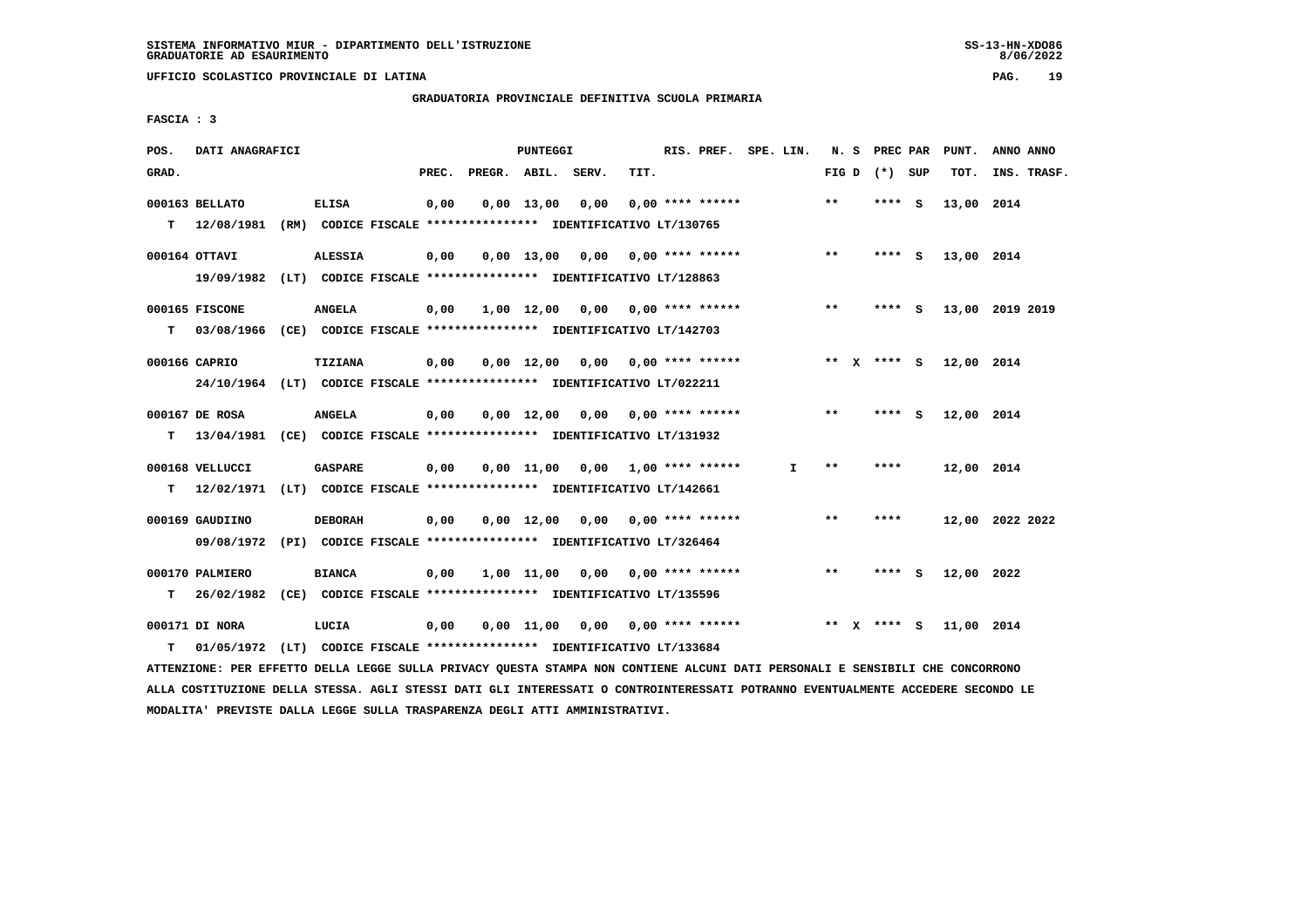$8/06/2022$ 

 **UFFICIO SCOLASTICO PROVINCIALE DI LATINA PAG. 20**

 **GRADUATORIA PROVINCIALE DEFINITIVA SCUOLA PRIMARIA**

 **FASCIA : 3**

| POS.  | DATI ANAGRAFICI   |      |                                                          |       |                                           | PUNTEGGI |                                    |      | RIS. PREF.                | SPE. LIN. | N. S PREC PAR |         |     | PUNT.      | ANNO ANNO |             |
|-------|-------------------|------|----------------------------------------------------------|-------|-------------------------------------------|----------|------------------------------------|------|---------------------------|-----------|---------------|---------|-----|------------|-----------|-------------|
| GRAD. |                   |      |                                                          | PREC. | PREGR. ABIL. SERV.                        |          |                                    | TIT. |                           |           | FIG D $(*)$   |         | SUP | TOT.       |           | INS. TRASF. |
|       | 000172 DE GENNARO |      | <b>IOLANDA</b>                                           | 0,00  |                                           |          | $0,00$ 11,00 0,00 0,00 **** ****** |      |                           |           | $* *$         | $***$ S |     | 11,00 2014 |           |             |
| T.    | 28/12/1969        | (NA) | CODICE FISCALE                                           |       | **************** IDENTIFICATIVO LT/136185 |          |                                    |      |                           |           |               |         |     |            |           |             |
|       | 000173 CAPOBIANCO |      | <b>ANTONIETTA</b>                                        | 0,00  |                                           |          | $0,00$ 11,00 0,00 0,00 **** ****** |      |                           |           | $***$         | $***$ S |     | 11,00 2014 |           |             |
| т     | 12/10/1971        | (LT) | CODICE FISCALE **************** IDENTIFICATIVO LT/129152 |       |                                           |          |                                    |      |                           |           |               |         |     |            |           |             |
|       | 000174 ULGIATI    |      | ANNA MARIA GR                                            | 0,00  |                                           |          | $0,00$ 11,00 0,00 0,00 **** ****** |      |                           |           | $***$         | $***$ S |     | 11,00      | 2019 2019 |             |
| T.    | 01/11/1973        | (LT) | CODICE FISCALE **************** IDENTIFICATIVO LT/142728 |       |                                           |          |                                    |      |                           |           |               |         |     |            |           |             |
|       | 000175 BARBATO    |      | GIULIA                                                   | 0,00  |                                           |          | $0,00$ 11,00 0,00 0,00 **** ****** |      |                           |           | $***$         | $***$ S |     | 11,00      | 2019 2019 |             |
| т     | 31/12/1982        | (NA) | CODICE FISCALE **************** IDENTIFICATIVO LT/142688 |       |                                           |          |                                    |      |                           |           |               |         |     |            |           |             |
|       | 000176 PERILLO    |      | <b>CATERINA</b>                                          | 0,00  | 11,00                                     | 0,00     |                                    |      | $0,00$ $0,00$ **** ****** |           | $***$         | **** S  |     | 11,00      | 2022 2022 |             |
|       | 22/09/1968        | (CE) | CODICE FISCALE **************** IDENTIFICATIVO LT/326499 |       |                                           |          |                                    |      |                           |           |               |         |     |            |           |             |